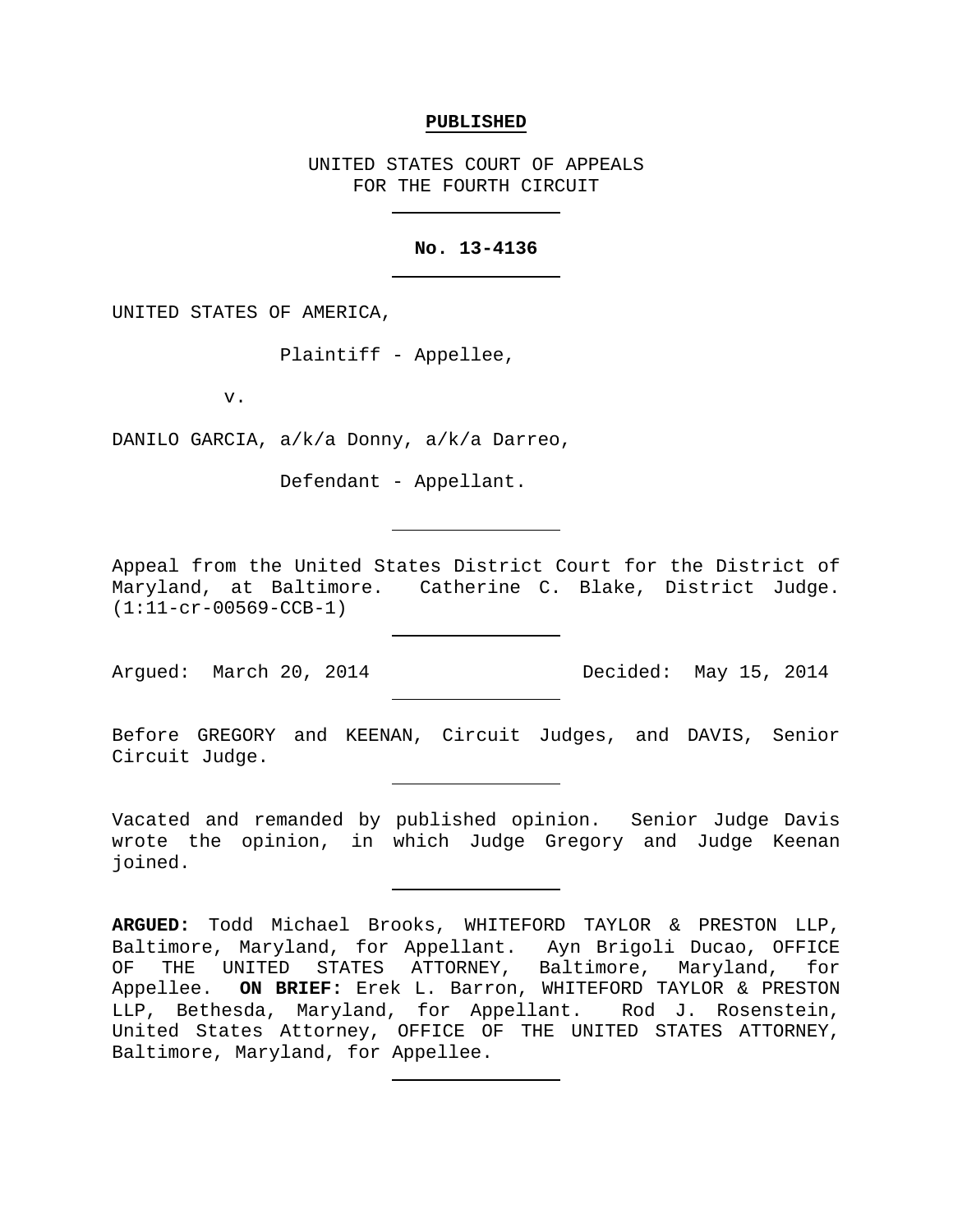DAVIS, Senior Circuit Judge:

Appellant Danilo Garcia, one of fourteen defendants named in a superseding indictment returned by the grand jury in the District of Maryland, appeals his convictions on five counts of narcotics trafficking. After a severance, Garcia proceeded to trial with two codefendants.

The Government's presentation at trial consisted primarily of two types of evidence: (1) law enforcement testimony recounting observations (and describing a few drug seizures) resulting from close surveillance of the physical comings and goings of numerous coconspirators and targets, including drug couriers; and (2) audio recordings of wiretapped mobile telephone conversations concerning drug supplies, deliveries, and payments therefor. Over defendants' vigorous objections before and during trial, the district court permitted an agent of the Federal Bureau of Investigation to testify as an expert on coded drug-related conversations. The agent also testified as a fact witness regarding aspects of the lengthy investigation.

The jury convicted Garcia of drug conspiracy and of the four substantive counts in which he was named, but it was unable to reach a unanimous verdict as to his co-defendants and the court declared a mistrial on those charges.

On appeal, Garcia assigns error to the district court's admission of the decoding expert's testimony, and the court's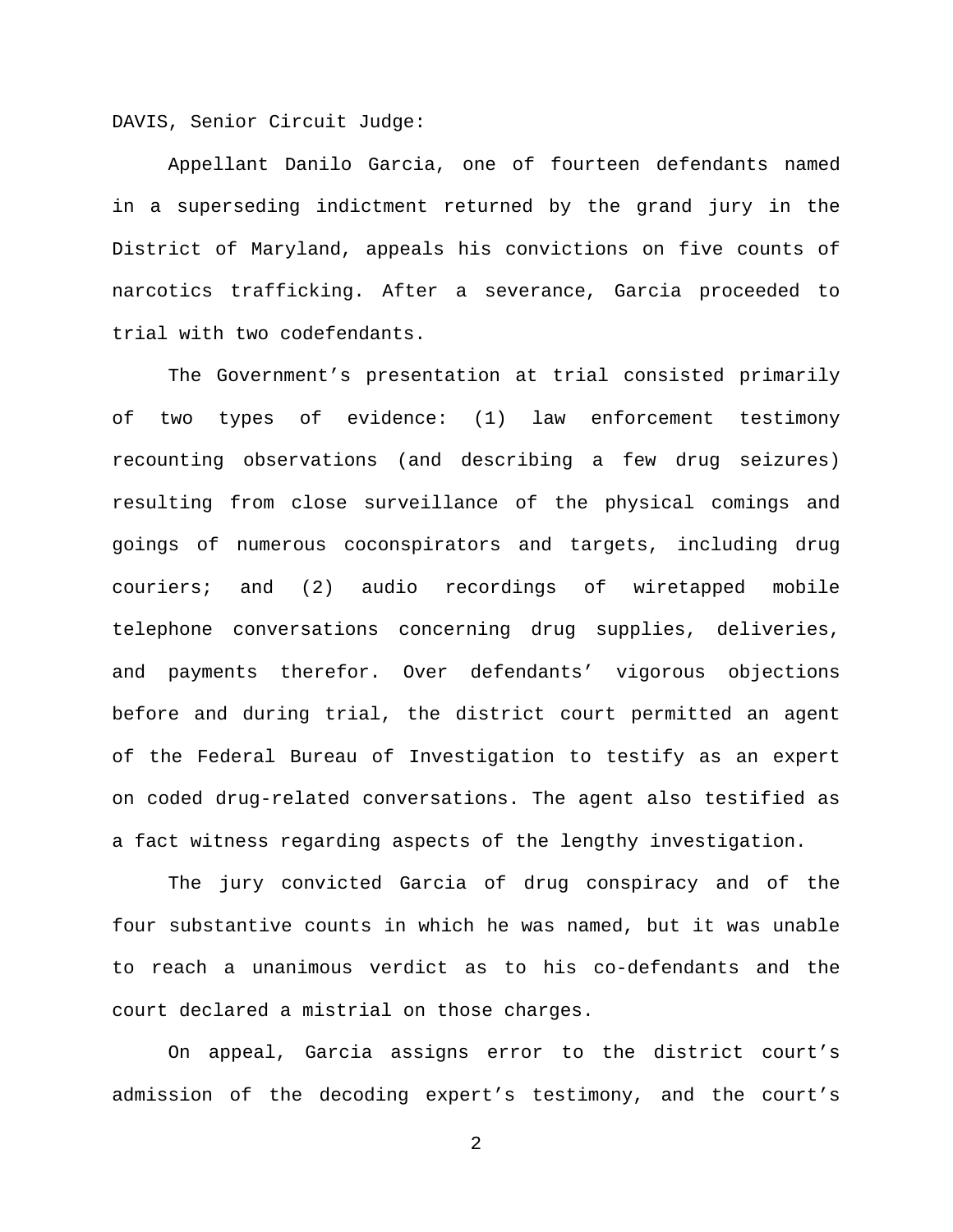denial of his motion for judgment of acquittal for lack of sufficient evidence as to one of the substantive counts on which he was convicted.

Upon our careful review of the record, we hold that the district court abused its discretion in its evidentiary rulings as viewed in their totality. Specifically, we hold that, on this record, safeguards adopted by the district court to avoid the substantial risk of prejudice inhering in the jury's receipt of the decoding expert's testimony were inadequate. Garcia timely and repeatedly objected regarding the foundational sufficiency and methodological reliability of the agent's expert testimony, and he specifically pointed to the risk of prejudice arising from the agent's dual capacity as both an expert and fact witness. We are persuaded that, under the circumstances of this case, neither the district court's cautionary instructions to the jury nor its sporadic sustaining of some of counsels' objections adequately mitigated the risk of substantial prejudice. Furthermore, we are unable to conclude that the missteps evident in this record were harmless. We reach this conclusion reluctantly, because the district court tried mightily to hew to the lines we have drawn in prior cases.

Accordingly, although we discern no reversible error in the court's denial of the motion for judgment of acquittal, we hold that the errors in the decoding expert's testimony so infected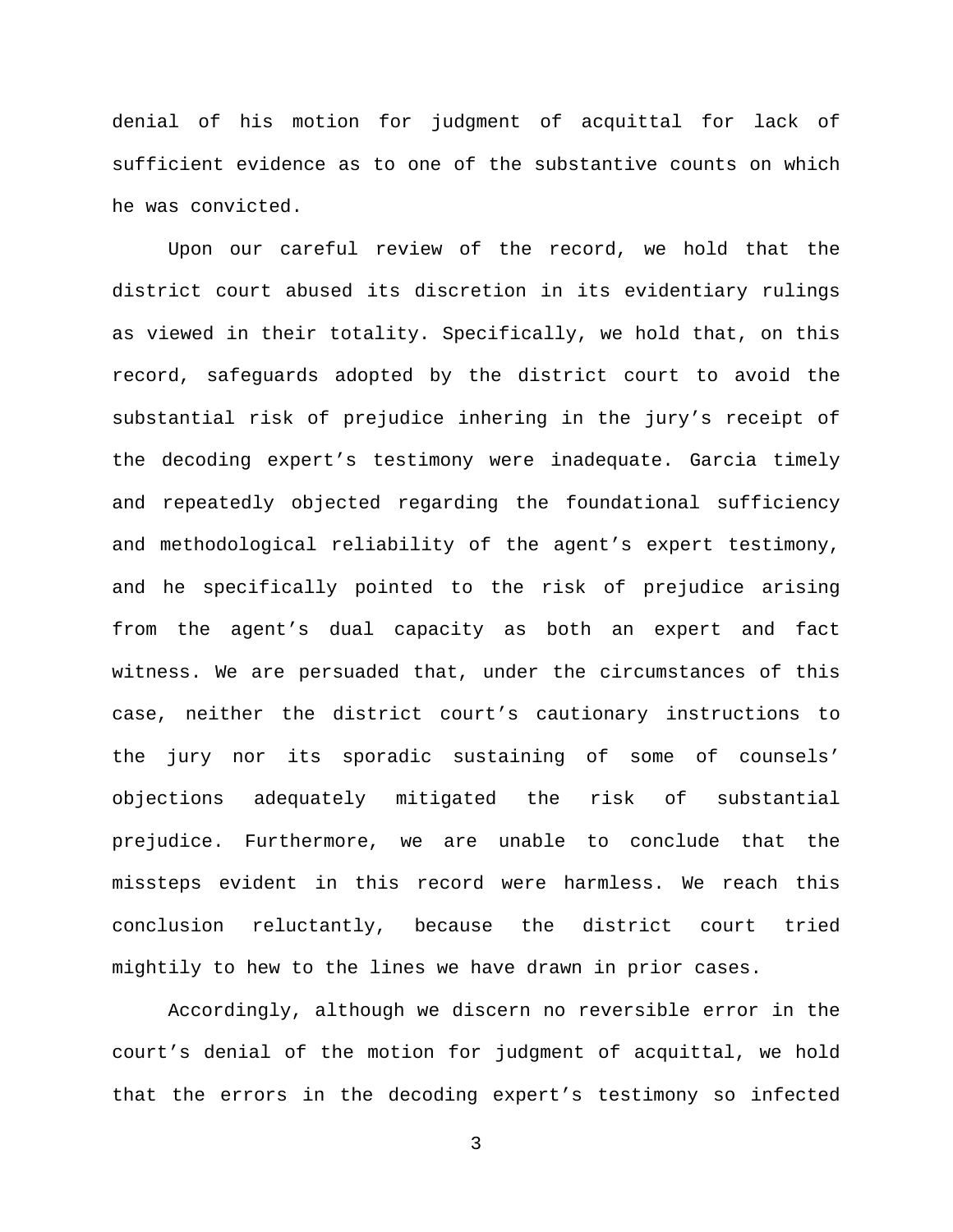the entire trial that we must vacate the judgment and remand the case to the district court for further proceedings.

# I.

#### A.

On August 23, 2012, the grand jury returned a ten-count superseding indictment against Garcia and thirteen others. Garcia was named in the following five counts: Count One, conspiracy to distribute more than one kilogram or more of heroin, in violation of 21 U.S.C. §§ 841(a)(1), 846, from April 2009 to November 2011; Count Four, possession with intent to distribute heroin on April 19, 2011 in violation of 21 U.S.C. § 841(a)(1); Count Five, possession with intent to distribute 100 grams or more of heroin on July 22, 2011 in violation of 21 U.S.C. § 841(a)(1); Count Six, possession with intent to distribute 100 grams or more of heroin on August 5, 2011 in violation of 21 U.S.C. §  $841(a)(1)$ ; and Count Seven, possession with intent to distribute 100 grams or more of heroin on April 17, 2009 in violation of 21 U.S.C. § 841(a)(1).

## B.

At the times relevant to this case, Garcia lived in New York City. The basic theory of the prosecution was straightforward: (1) coconspirator Yoni Rodriguez, who pled guilty in the Eastern District of New York on narcotics charges and testified against Garcia pursuant to a plea agreement, was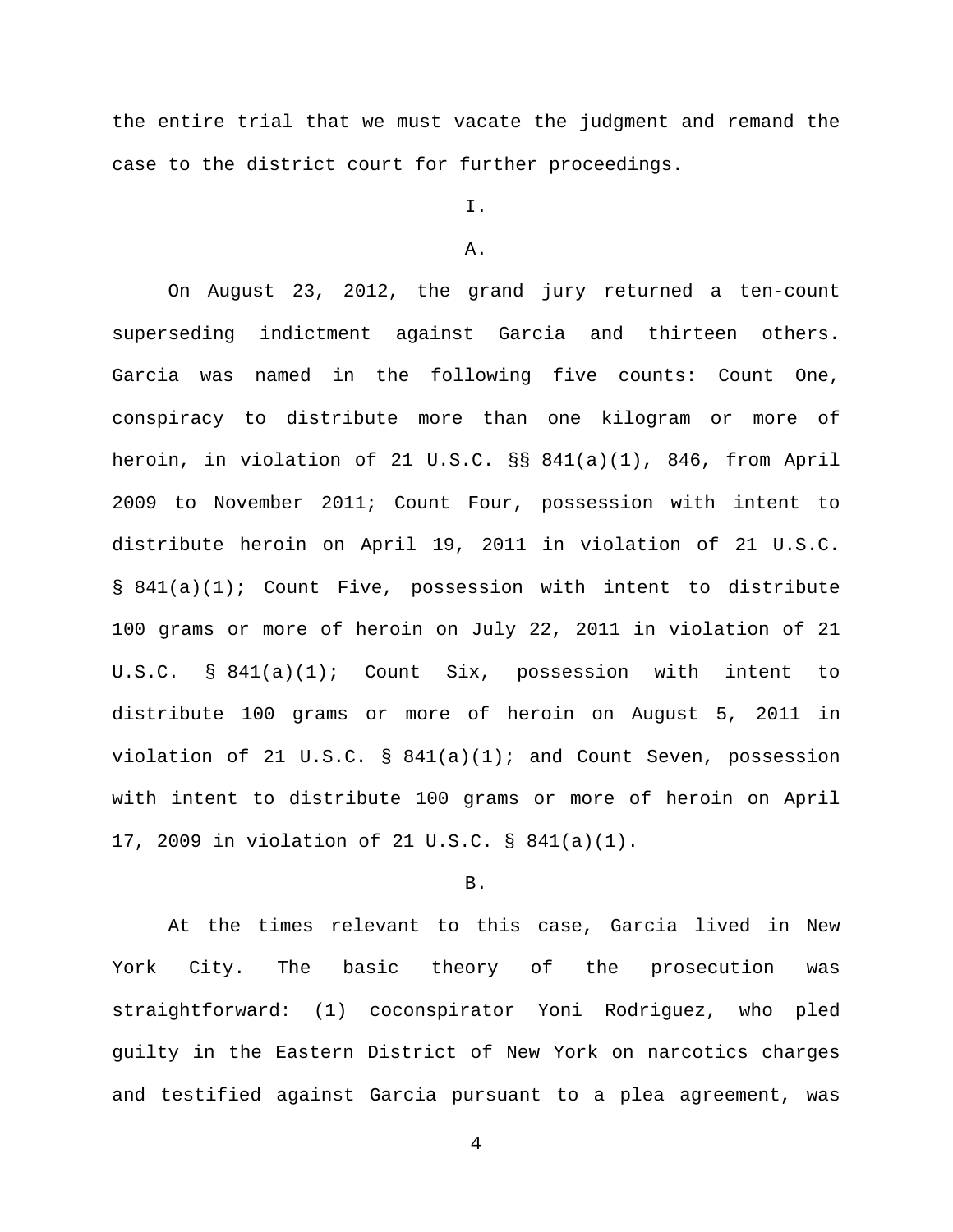Garcia's source of uncut heroin starting sometime in 2005, selling to Garcia every few weeks or so, usually on consignment; (2) Garcia would distribute the heroin in Baltimore, after either transporting the drugs himself or via drug couriers from New York; (3) Roy Lee Clay and Walter Lee Powell were Baltimorebased middlemen who distributed quantities of heroin to other dealers in the Baltimore area.

In addition to the charge of knowing participation in the thirty-month drug trafficking conspiracy, Garcia was charged with four specific instances of possession with intent to distribute heroin, the circumstances surrounding which we summarize as follows:

On April 17, 2009, a police officer observed Garcia exiting a white shuttle bus in the parking lot of a Baltimore travel plaza, carrying a brown paper bag. After Garcia saw the police officer, he reentered the bus, left the bag behind, and disclaimed any knowledge of or interest in the bag. The officer found a manicure set inside the bag, and inside the manicure set he discovered approximately 200 grams of heroin.

On April 19, 2011, police observed Powell enter Kenya Salik Montgomery's car and exiting after about two minutes. When, about two hours later, the police searched Montgomery, they found multiple baggies of heroin.<sup>[1](#page-4-0)</sup>

<span id="page-4-0"></span> $1$  Garcia's convictions on this and the two subsequent incidents are based on an aiding and abetting theory, tracing the drugs seized back to the heroin Garcia had obtained from Rodriguez and then distributed to dealers in Baltimore.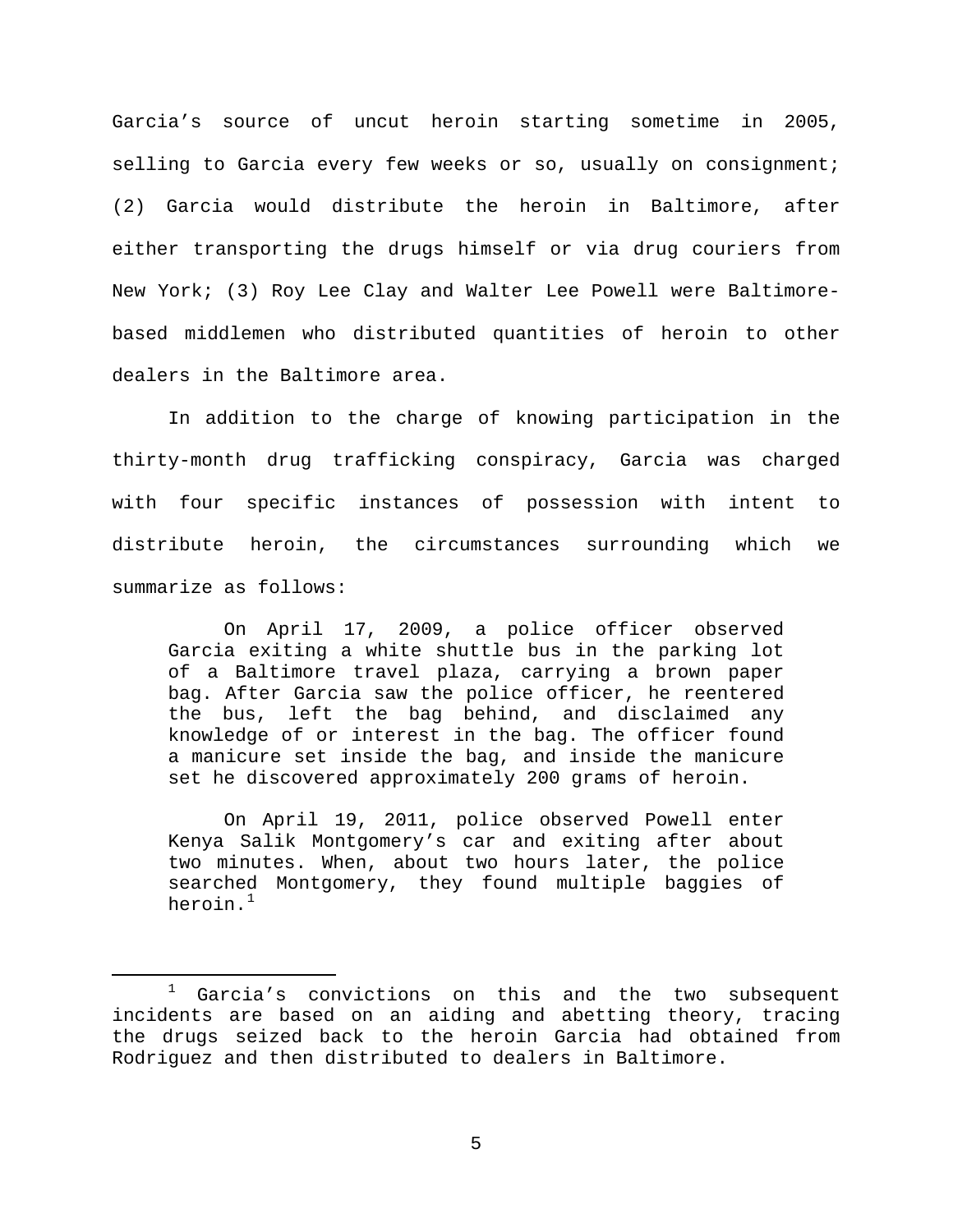On July 22, 2011, Garcia spoke by phone with<br>Powell and instructed Powell to travel to instructed Powell to travel to Philadelphia. The FBI observed Powell when he arrived in Philadelphia and visited a certain neighborhood. After remaining in Philadelphia minutes, Powell returned to Maryland (followed by law enforcement). A Maryland State Police trooper conducted a traffic stop upon Powell's entry into the state and the trooper recovered 143.7 grams of heroin from Powell.

On August 5, 2011, FBI agents observed Nancy Feliciano at a travel plaza in Baltimore, leaving a van and getting into a cab. As she was getting into the cab, the agents approached her and searched her bags (with her consent). They found approximately 500 grams of heroin and an index card which had Powell's address and phone number. Later, while she was being detained in the custody of the FBI, Feliciano made a monitored call to Garcia and accused him of providing her with heroin.

During the trial, many members of law enforcement, including FBI agents, U.S. Drug Enforcement Agency agents, and state and local law enforcement officers, testified regarding their surveillance and observations of the defendants together in and around Baltimore, as well as in New York and once in Philadelphia. Critically, much of the investigation entailed the maintenance of wiretaps on four mobile phones used by Garcia, two used by Clay, and two used by Powell. To a significant extent, coded telephone conversations could be aligned with the physical activities of the coconspirators.

## C.

On August 30, 2012, the Government provided notice to the defendants of its intent to call FBI Special Agent Carrie Dayton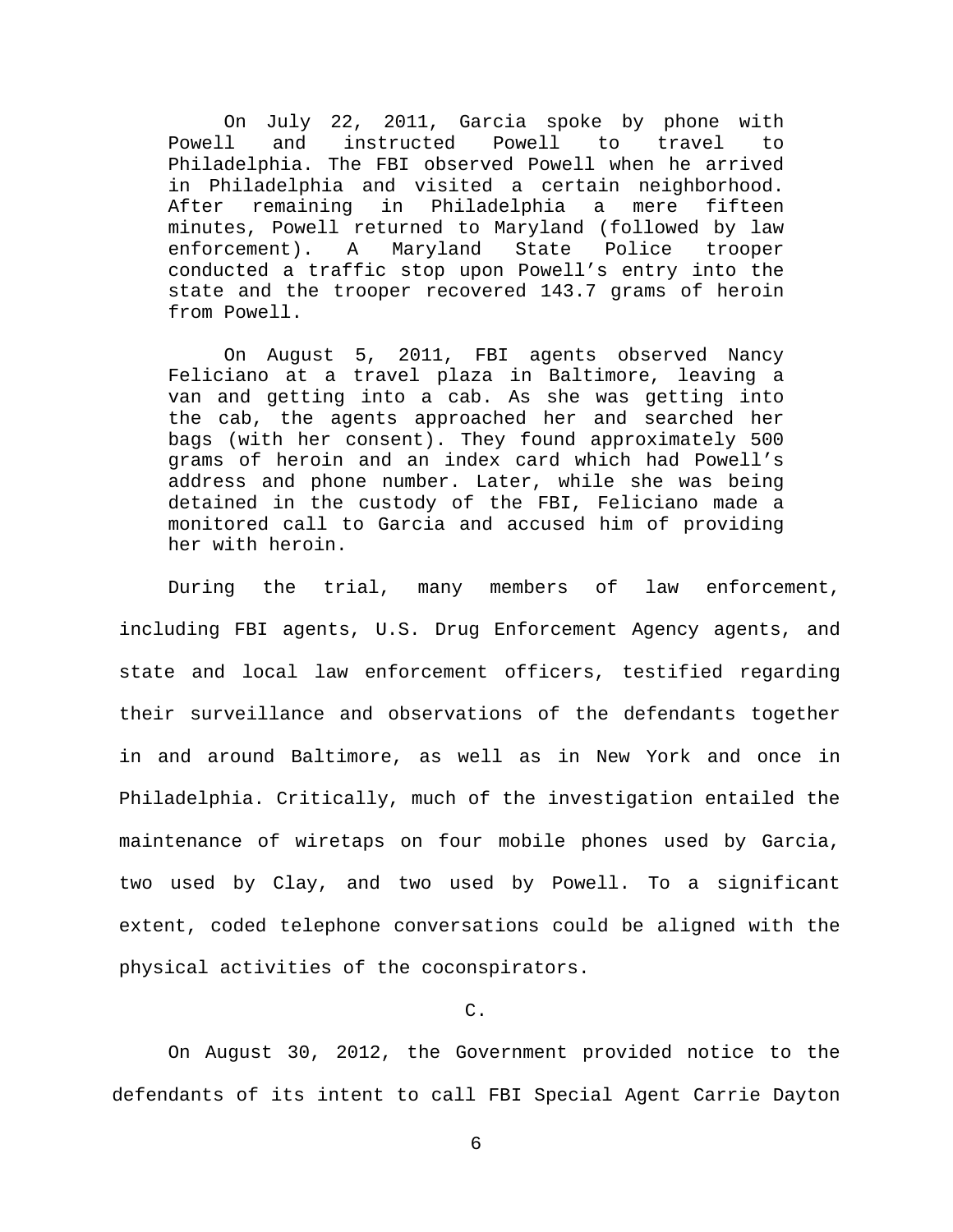as an expert. The Government provided Agent Dayton's resumé, and stated that she "served as a monitor on the wiretaps, and will testify as to the meaning of coded references in several of the calls used by the conspirators, when discussing drug trafficking over the phone." J.A. 38. The Government's disclosure showed that Agent Dayton had worked as a paralegal and then, for more than six years, as an attorney, before joining the FBI in May 2004. She thus had eight years of law enforcement experience by the time of trial. She initially worked in the FBI's Civil Rights and White Collar Crime divisions, and joined the Safe Streets Task Force in November 2007, working narcotics and violent crime investigations.

Agent Dayton had "observed and [] recognize[d] patterns of behavior consistent with narcotics trafficking" as a result of her participation in over 20 investigations. J.A. 57. Agent Dayton was also involved in over five wiretap investigations, during which she "listened to thousands of phone conversations between individuals who participated in or were suspected of" drug trafficking conspiracies and other crimes. Id. Agent Dayton attested that she has "gained a working knowledge of drug language and terminology commonly used by drug dealers" and that she was "aware of the technique and [has] heard hundreds of conversations in which narcotics traffickers employ code words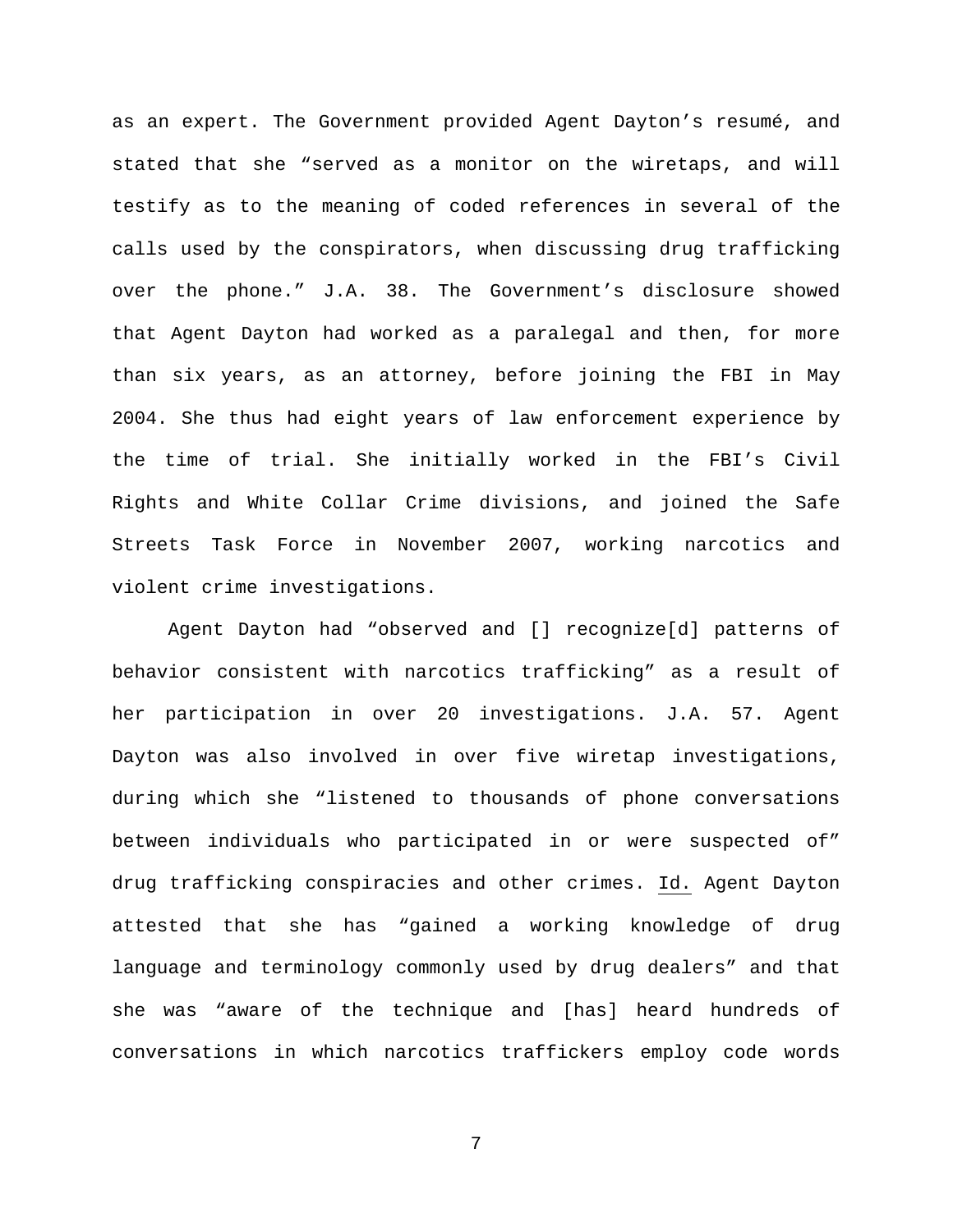to disguise discussions" about drugs. Id. Agent Dayton had not previously testified as an expert on coded drug language.

Days before the commencement of trial, defendants moved to exclude the testimony of Agent Dayton on the basis that the Government failed to provide a sufficient expert disclosure in conformity with Federal Rule of Criminal Procedure 16(a)(1)(G). On October 2, 2012, after opening statements, the district court denied the motion. Referring to whether the Government had provided a sufficient outline of Agent Dayton's proposed testimony, the court stated that,

it appears to me that when a disclosure says she is going to testify to coded references in transcripts of calls related to narcotics, clearly, based on the openings, counsel have understood the government's theory to be that references to things like cars and perhaps girls are in fact references to drugs, that it does not take any great additional leap of inference from there to figure out what Special Agent Dayton is going to testify to.

J.A. 177-78. Accordingly, the district court held that there was no prejudice to the defense "even if there was something deficient in the disclosure." J.A. 178.

D.

On eighteen separate occasions during six days over the two week trial, the Government called and re-called Agent Dayton to the stand to testify on the coded language used in recorded wiretapped calls between the conspirators. From the start, defense counsel voiced vigorous and repeated objections to Agent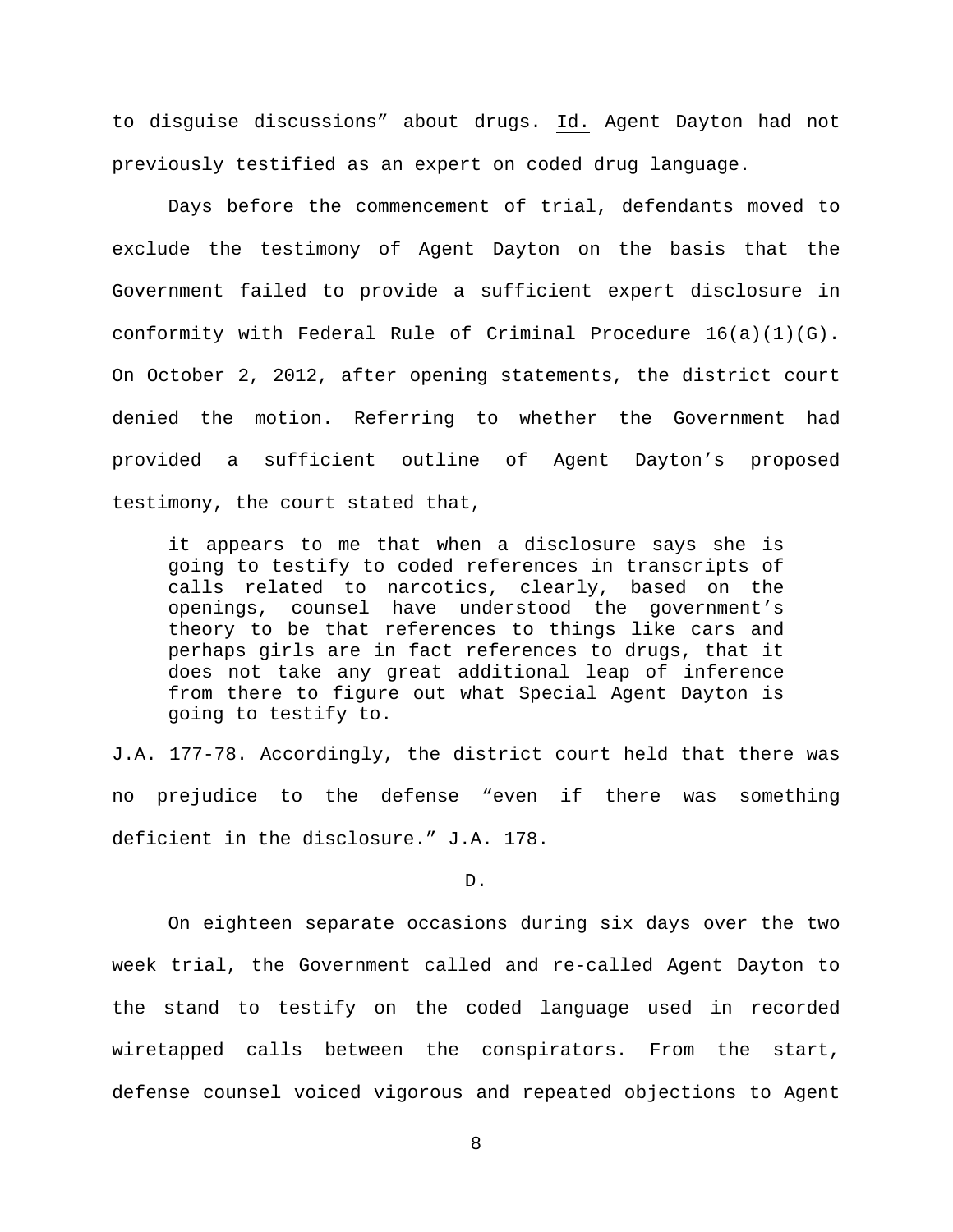Dayton's qualifications as an expert witness in decoding drug traffickers' language. Counsels' objections continued as the presentation of her testimony unfolded, specifically based on Agent Dayton's failure to conform to recognized methodologies for such testimony and the Government's failure to explicitly demonstrate the existence of an acceptable foundation for many of her specific interpretations.<sup>[2](#page-8-0)</sup> The district court generally overruled the defense objections (while sustaining some), holding that Agent Dayton had "sufficient experience to meet the standard to be able to offer opinion testimony that might be helpful to the jury based on . . . her five years of experience, dozens and dozens of shifts on wiretaps, and thousands and thousands of calls, as well as her conversations with both cooperators, witnesses, and other law enforcement officers." J.A. 320.

Manifesting a deep familiarity with this Circuit's settled guideposts with regard to this type of testimony, the experienced judge identified early on two potential problems with Agent Dayton's testimony: (1) the need to distinguish between her lay fact testimony based on her personal knowledge, on the one hand, and her expert opinion testimony based on her

<span id="page-8-0"></span> $2$  It appears, and we presume, that there was an understanding at trial that an objection made by any one of the three defense counsel was joined by the others.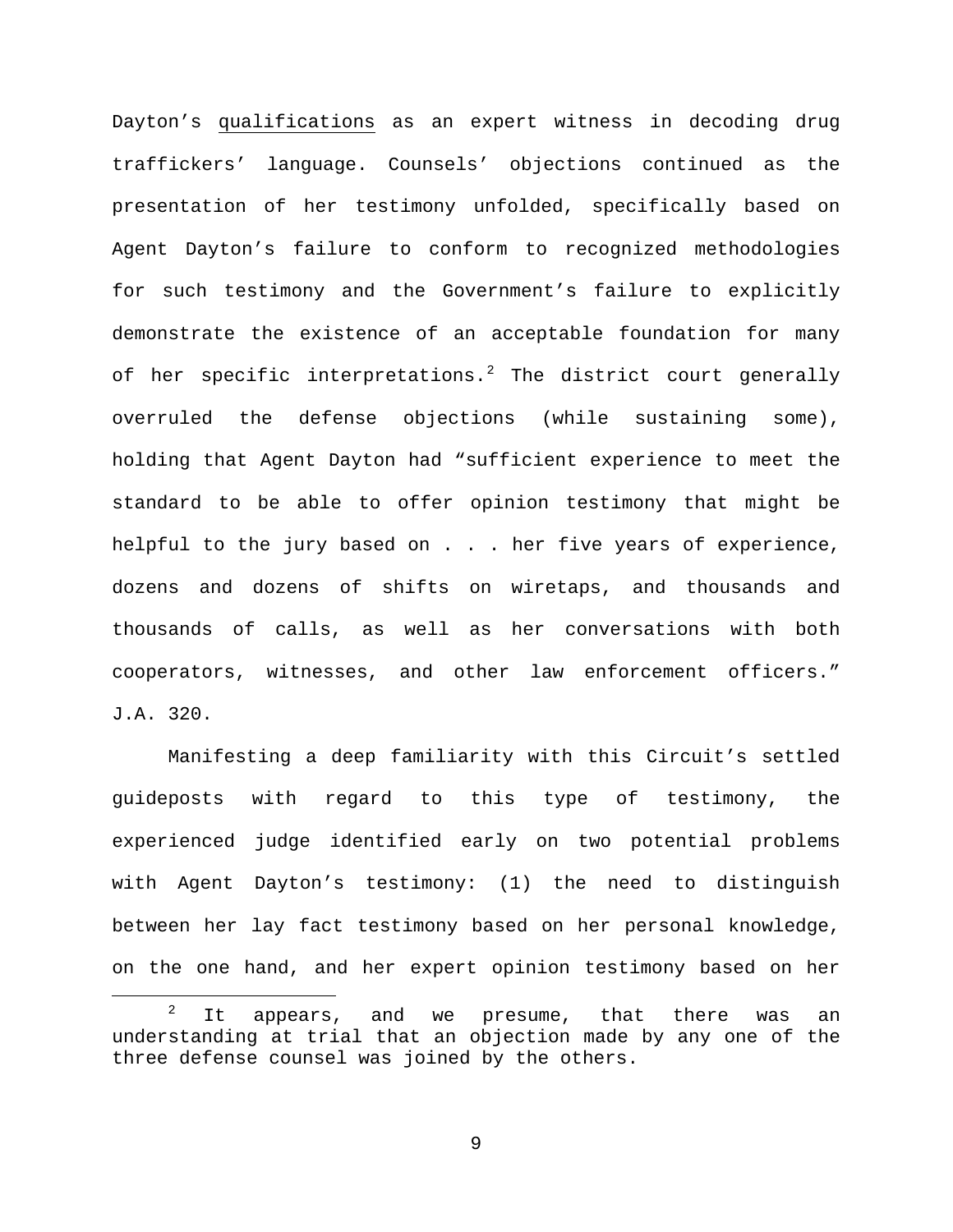training and investigatory experience, on the other; and (2) ensuring that she was testifying on the basis of her experience and expertise in coded language, and not simply repeating what cooperators or witnesses told her.

This second point was especially salient because, as Agent Dayton conceded during voir dire in the presence of the jury, she had debriefed several cooperating coconspirators in this very case, including at least one of whom speaks only Spanish, Garcia's supplier, Yoni Rodriguez. Thus, it was particularly apparent at the start of trial (especially as Agent Dayton had never before testified as an expert) that special care was required to expose to the jury (and to the defense) the true bases for Agent Dayton's "opinions."

In any event, cognizant of these perils, the district court issued a cautionary instruction to the jury prior to Agent Dayton's testimony. It informed the jury that a distinction would be made between the agent's fact and expert opinion testimony, and that it would not be appropriate for Agent Dayton to testify to the meaning of a word simply because a witness told her its meaning. $3$ 

 $3$  The district court told the jury:

<span id="page-9-0"></span>The fact that I am determining that she has sufficient qualifications to offer you opinion testimony, again, I'm not deciding what weight you give her testimony or (Continued)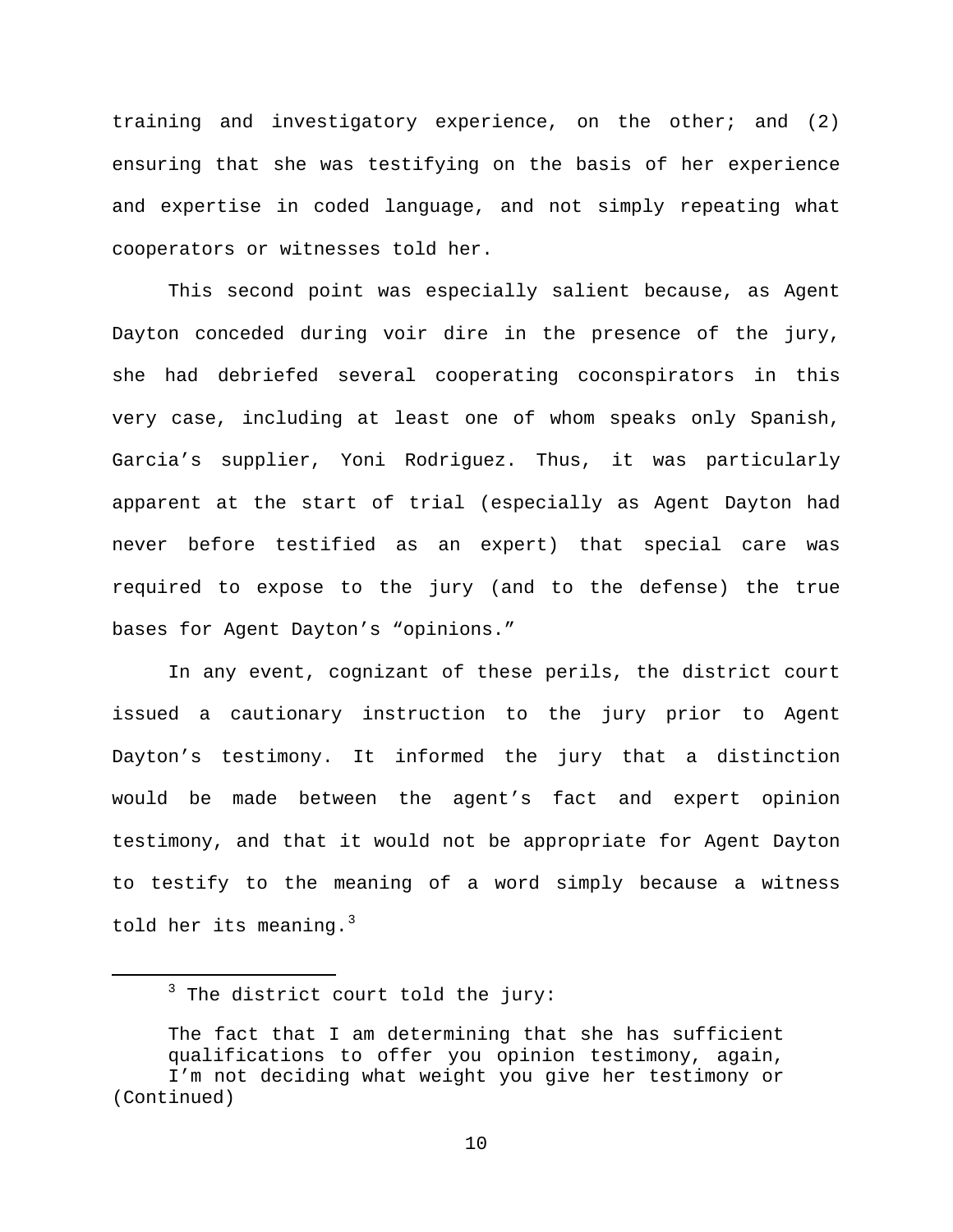how you evaluate it. It's up to you, as I said at the beginning, to pay attention to her experience, and her background, and training, and the reasons that she gives you for any opinion that she may offer, and then you decide what weight to give it.

The other thing I want to say is that she may also be offering more fact testimony, just an ordinary lay witness or fact testimony about certain matters, and I have asked counsel to be clear in their questions which is which.

To the extent she is offering you just fact testimony, something she actually saw or heard, that should be clear. To the extent it's her opinion, based on her experience and review of these calls, we'll make that clear as well, and she will be asked to explain what the reason for her opinion is.

\*\*\*

Ĩ.

But I want to be clear, any opinion that she may be offering you about these calls is not to be based on what somebody, who may or may not have been involved in this case, told her. Mr. Jones said that means cocaine, for example.

That's not the basis of her opinion. That's not appropriate. She is not here to just repeat something that somebody may or may not have said to her when we don't have that person here for you to listen to, and make your own opinion about credibility.

So her opinion, and we will be careful to limit it to that, is to the extent she has got a basis, on her experience and training and everything she told you about yesterday, to have a reason to believe that a certain reference means something that is not apparent on its face, she will explain that, and it is up to you to evaluate it again. But it is not because it is based on anybody that she may or may not have talked to in this case about the meaning of certain words.

J.A. 326-28.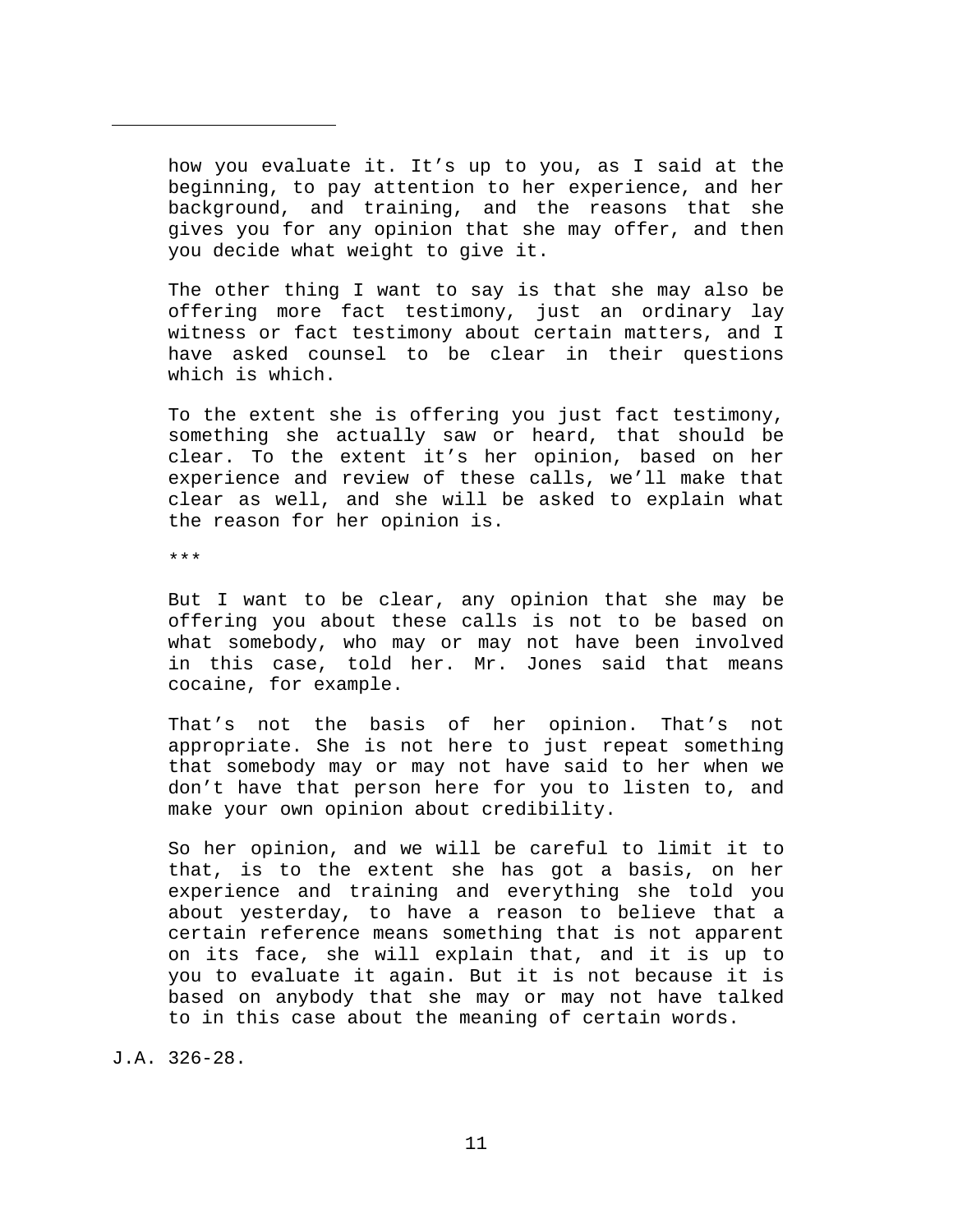In the course of the investigation in this case, investigators had monitored in whole or in part more than 20,000 calls; the Government considered 1,928 conversations pertinent to the investigation and it played approximately 211 of such monitored calls, many in Spanish, during the trial. Agent Dayton testified repeatedly over the course of six days, "interpreting" words in nearly half the calls played before the jury, including the English translations of the conversations occurring in Spanish. The defense made countless objections regarding the melding of her fact and expert opinion testimony, the agent's failure to adhere to her professed methodology, and the absence of foundations for many of her specific interpretations. While the district court sustained some objections, $4$  for the most part,

AGENT DAYTON: In the second line of Mr. Coley speaking, wherein he says I owe you 200, he is actually talking about \$2,000. In that same sentence, when he says I have a hundred and 50 for you, he is actually referring to \$1500.

GOVERNMENT: Are these amounts in reference to, based on your expert opinion, in reference to, these dollar amounts, in reference to anything in particular?

AGENT DAYTON: These are in reference to – Mr. Powell has supplied Mr. Coley with heroin, and Mr. –

<span id="page-11-0"></span> <sup>4</sup> One notable objection early in Agent Dayton's testimony came after she testified as follows after listening to a wiretap recording:

J.A. 364. Defense counsel objected at this point, arguing that Agent Dayton had gone "beyond the spectrum of what she is (Continued)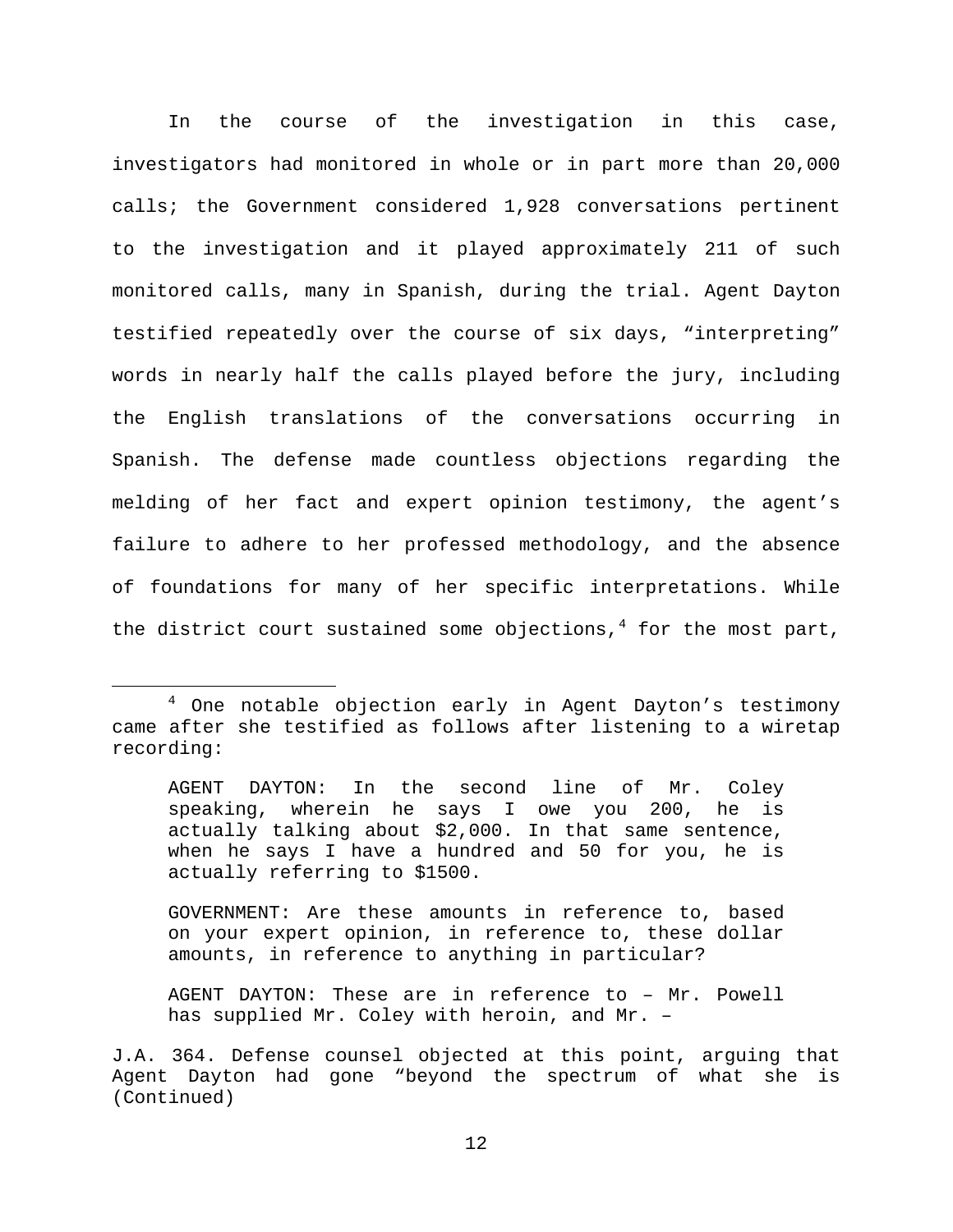capable of doing" by "opin[ing] as to  $\ldots$  . the general nature of this particular conversation, and what the conversation means[.]" J.A. 365. Counsel further argued that "there has been no foundation or no explanation as to how she came to some of these conclusions. She is . . . just saying this is what this is about, and we are listening to these calls isolated, without any proper context." Id.

The district court astutely summed up the issue:

The problem is that [Agent Dayton] just said, in response to your question about how she knows that the 200 is a reference to 2,000, she just said because I know that Mr. Coley supplied heroin to Mr. Powell. That is not based on her expertise or the coded language. She is using fact information that she has gained otherwise, which is not appropriate.

J.A. 366-67. The prosecutor responded by stating that she was

trying to stay away from the objections raised by counsel regarding her, Special Agent Dayton testifying about what she learned from persons in this case, but it does form the basis, part of the basis of her opinion. I can certainly elicit that, but then I would think there's going to be an objection to her testifying about that being the basis of her opinion.

J.A. 367-68.

Ĩ.

The district court ultimately sustained the objection (as it did some others along the same vein) after the prosecutor further stated that "[r]egarding the numbers that Mr. Coley uses, she is in part relying on the investigation which showed that Mr. Coley and Mr. Powell met," to which the district court responded, "Then it's hearsay and it's not an expert opinion." J.A. 369.

The fact that the prosecutor hesitated to lay an adequate foundation for Agent Dayton's opinions for fear of objection from defense counsel speaks volumes to the impermissible basis for that foundation. See also J.A. 375 (district court sustained objection because Dayton's testimony that "cousin" meant a specific individual was on the basis of her personal knowledge, (Continued)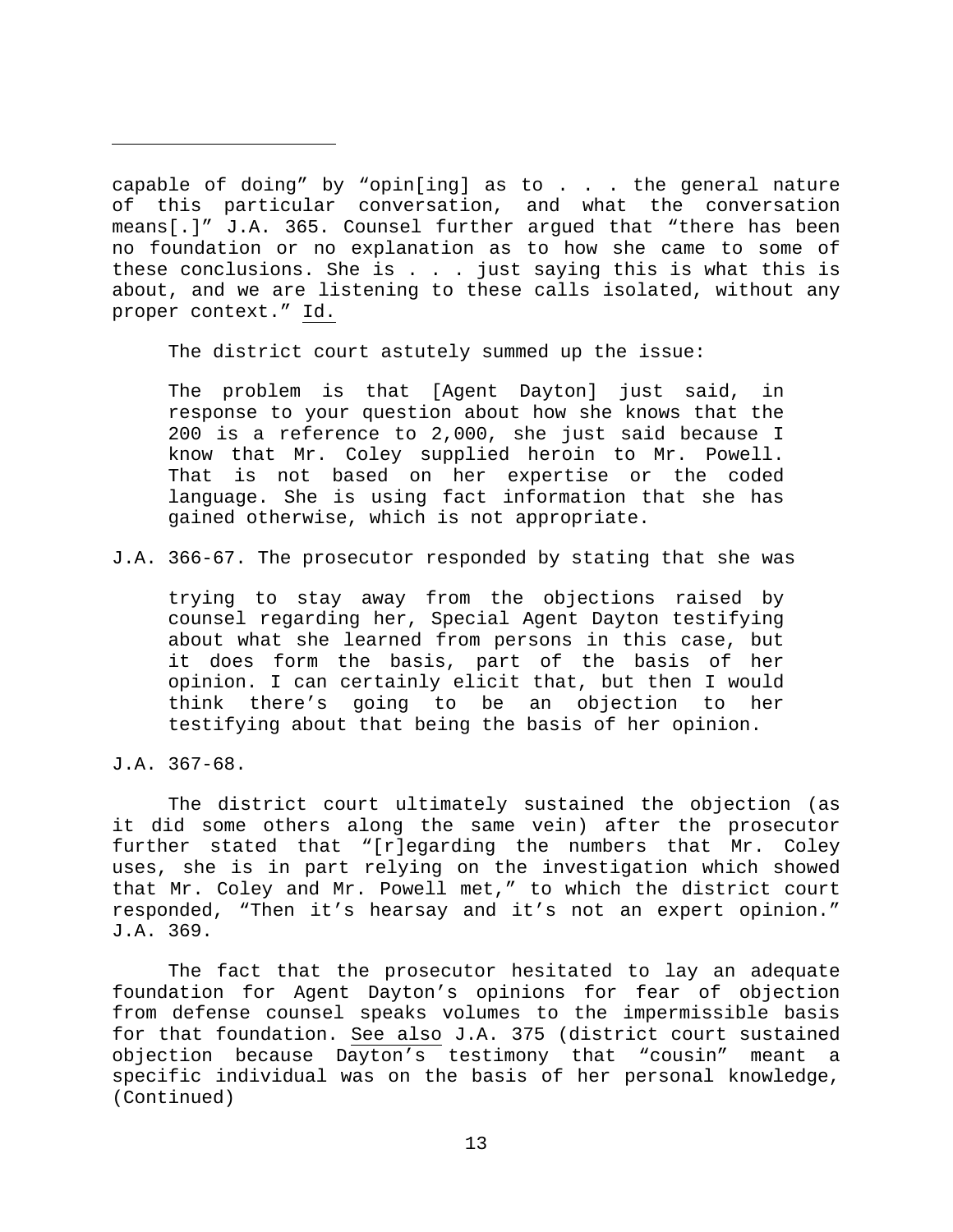it admitted the bulk of Agent Dayton's testimony, which was often elicited through a prosecutor's insertion of a simple prologue to a question: "Agent Dayton, in your expert opinion . . . " or "Agent Dayton, based on your expertise  $. . . . .$ 

As mentioned, Agent Dayton's testimony was interspersed with the testimony of other investigators. After a 12-day trial, the jury returned a verdict of guilty on all five counts in which Garcia was named (one count of conspiracy to distribute heroin, and four counts of possession with intent to distribute heroin), but a mistrial was declared as to the two codefendants. The district court entered judgment and sentenced Garcia to 188 months on all counts, to run concurrently.

Garcia timely appealed and we exercise jurisdiction pursuant to 28 U.S.C. § 1291.

Ĩ.

<span id="page-13-0"></span> $5$  As we discuss infra n.10, this formulaic approach hardly cured the problems that the district court anticipated and that we find actually to have arisen in the course of trial.

not on expertise); J.A. 452 (district court overruled objection based on lack of foundation despite term only heard in this investigation); J.A. 461 (district court overruled objection and advised Agent Dayton to "rely on what [she] learned prior to<br>this investigation"); J.A. 573 (district court overruled this investigation"); J.A. 573 (district court overruled objection where foundation for interpretation was that "Mr. Garcia uses the term the [sic] G. We see him use that in other calls on this wire to refer to a thousand dollars.").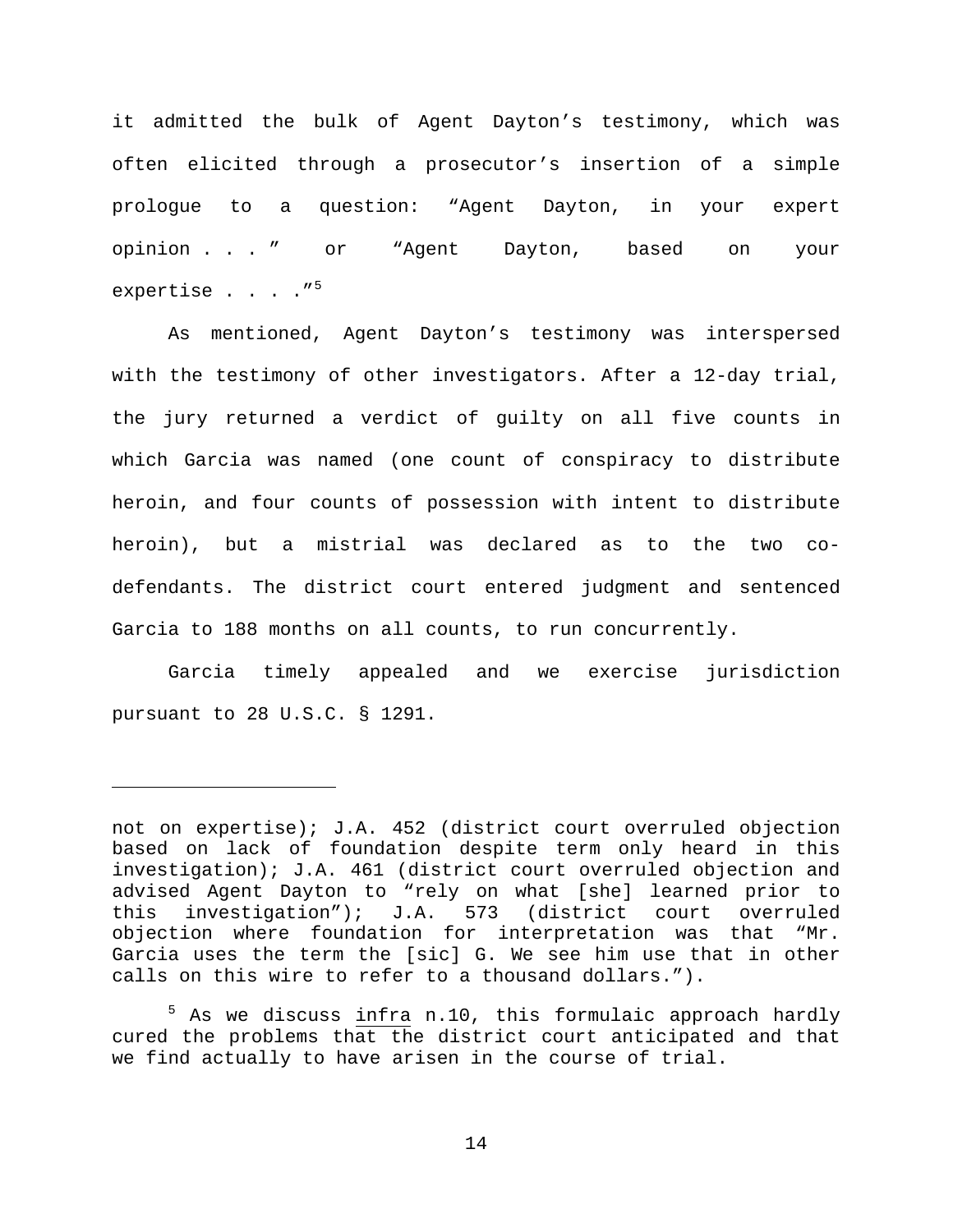Garcia presents a number of arguments on appeal regarding the admissibility of Agent Dayton's expert testimony. While we find that the district court did not abuse its discretion in qualifying Agent Dayton as an expert, we are persuaded that the district court failed to adequately safeguard against a strong likelihood of jury confusion between Agent Dayton's testimony as an expert witness and as a fact witness, and in ensuring that, in her capacity as an expert witness, Agent Dayton "reliably applied" her methodology and adequately set forth the underlying permissible foundations for her opinions.<sup>[6](#page-14-0)</sup>

<span id="page-14-0"></span> $6$  Garcia also challenges the sufficiency of the evidence on Count 4 (the April 19, 2011 Powell/Montgomery transaction), for possession of heroin with intent to distribute. Garcia's conviction on that count, as on two of the other three of the substantive counts, was based on an aiding and abetting theory. We find the evidence was sufficient to prove beyond a reasonable<br>doubt that Garcia "knowingly associated himself with and doubt that Garcia "knowingly associated himself with and<br>participated in the criminal venture." United States v. participated in the Winstead, 708 F.2d 925, 927 (citing Nye & Nissen v. United States, 336 U.S. 613, 619 (1949) (further citations omitted)); see also Rosemond v. United States, 134 S.Ct. 1240, 1245-51<br>(2014) (explaining aiding and abetting principles). aiding and abetting principles). "[P]articipation in every stage of an illegal venture is not required, only participation at some stage accompanied by knowledge of the result and intent to bring about that result." United States v. Burgos, 94 F.3d 849, 873 (4th Cir. 1996) (en banc) (internal citations omitted). Rodriguez testified that he sold heroin to Garcia, which Garcia then sold to Powell for<br>further distribution to customers like Montgomery. The distribution to customers like Montgomery. The relationship between Garcia and Powell was established by the wiretap calls, as well as surveillance of Garcia and Powell together. Furthermore, on the very day Montgomery was apprehended in possession of heroin, a conversation between (Continued)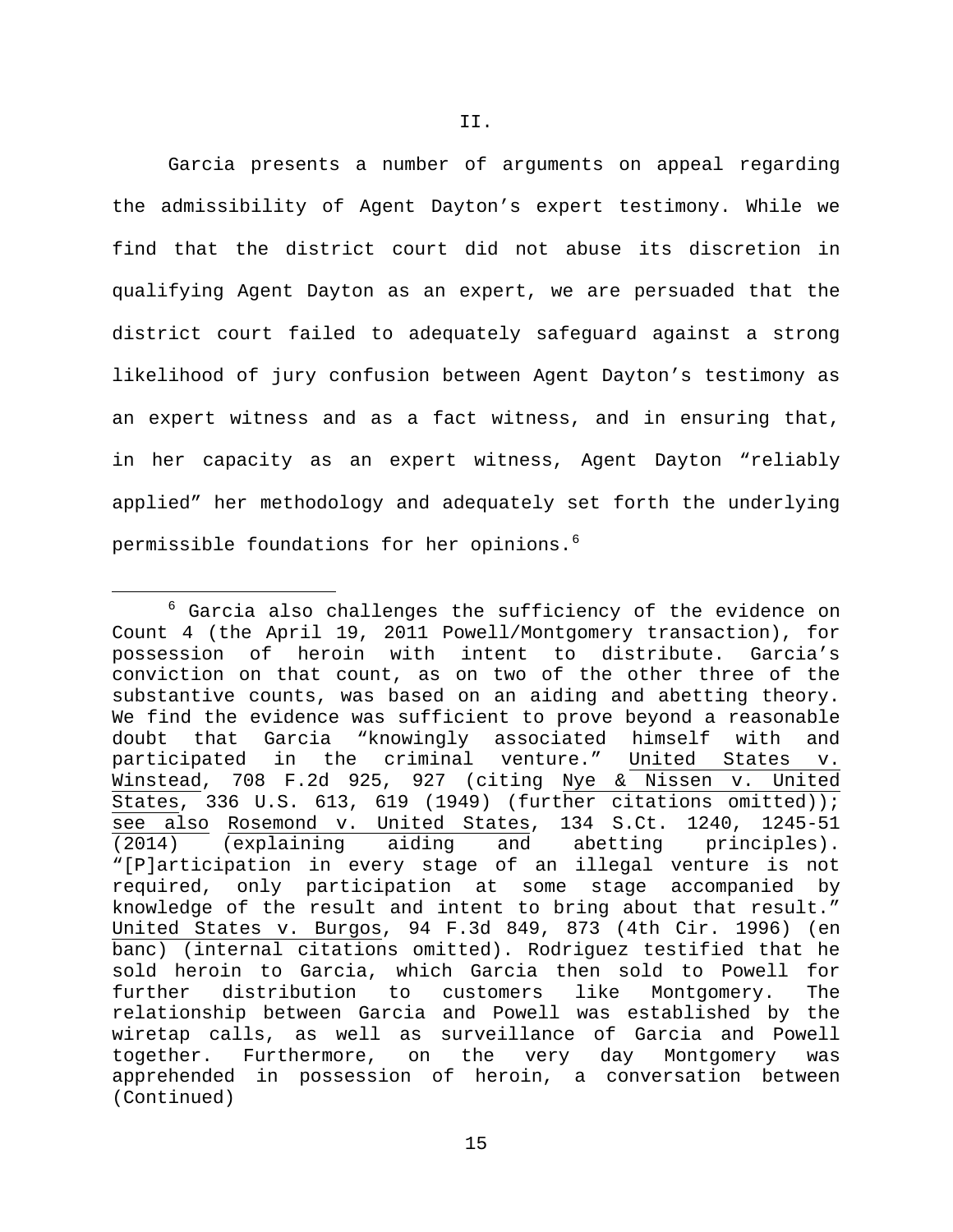Garcia contends that the district court abused its discretion in qualifying Agent Dayton as a decoding expert in the first place, and that therefore the district court erred in admitting her testimony, without regard to the special dangers inherent in the use of decoding experts.<sup>[7](#page-15-0)</sup> We disagree.

We note that even though we find error in the manner in which Agent Dayton's testimony was presented to the jury, we must still consider that testimony in reviewing the denial of a Rule 29 motion for judgment of acquittal. United States v. Diaz, 300 F.3d 66, 77 (1st Cir. 2002); see also United States v. Horton, 693 F.3d 463, 482 (4th Cir. 2012) (Davis, J., concurring) (discussing the necessity of ruling on appellate claims of evidentiary insufficiency even in the context of trial error requiring reversal).

Of course, we intimate no view as to whether upon a retrial the Government will adduce sufficient evidence to support conviction as to any count of the indictment.

<span id="page-15-0"></span> $7$  Garcia also argues that the government's pretrial disclosures regarding Agent Dayton were insufficient. Federal Rule of Criminal Procedure 16(a)(1)(G) requires that "[a]t the defendant's request, the government must give to the defendant a written summary of any testimony that the government intends to use under Rules 702, 703, or 705 of the Federal Rules of Evidence during its case-in-chief at trial. . . . The summary provided under this subparagraph must describe the witness's opinions, the bases and reasons for those opinions, and the witness's qualifications." Garcia maintains that the information contained in the Government's September 24, 2012 letter, and Dayton's attached resumé, was insufficient to meet this requirement.

(Continued)

Ĩ.

Garcia and Powell was recorded on Montgomery's voicemail, in which Garcia and Powell discussed their drug trafficking plans as interpreted by Agent Dayton.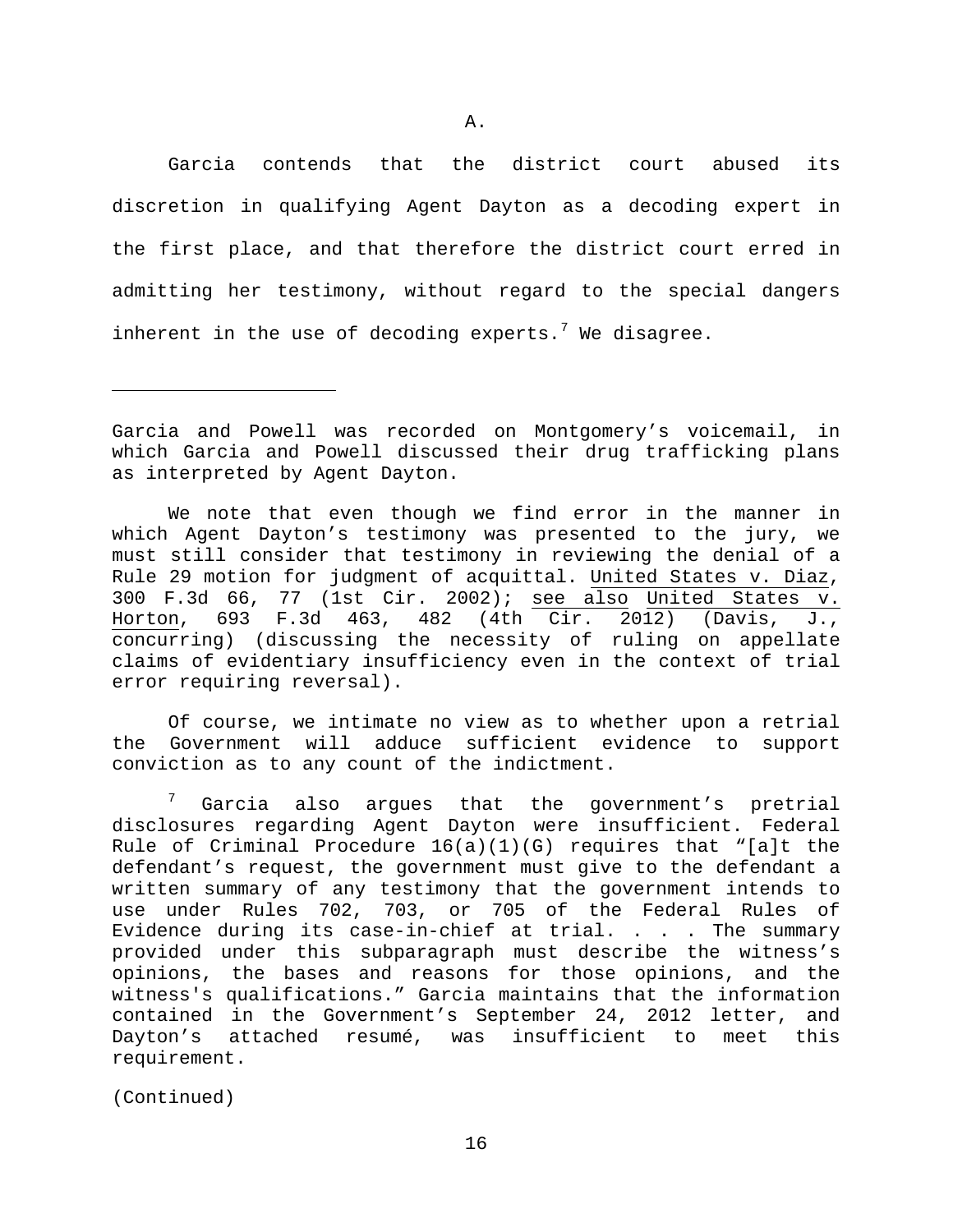We review a district court's decision to qualify an expert witness, as well as the admission of such testimony, for abuse of discretion. United States v. Wilson, 484 F.3d 267, 273 (4th Cir. 2007). "A court abuses its discretion if its decision is 'guided by erroneous legal principles' or 'rests upon a clearly erroneous factual finding.'" United States v. McLean, 715 F.3d 129, 142 (4th Cir. 2013) (quoting United States v. Johnson, 617 F.3d 286, 292 (4th Cir. 2010)).

The Federal Rules of Evidence provide that a

witness who is qualified as an expert by knowledge, skill, experience, training, or education may testify in the form of an opinion or otherwise if:

(a) the expert's scientific, technical, or other specialized knowledge will help the trier of fact to understand the evidence or to determine a fact in issue;

(b) the testimony is based on sufficient facts or data;

(c) the testimony is the product of reliable principles and methods; and

(d) the expert has reliably applied the principles and methods to the facts of the case.

Ĩ.

In light of our ultimate ruling on the propriety of Agent Dayton's testimony, we need not address the adequacy of the Government's compliance with Rule 16(a)(1)(G).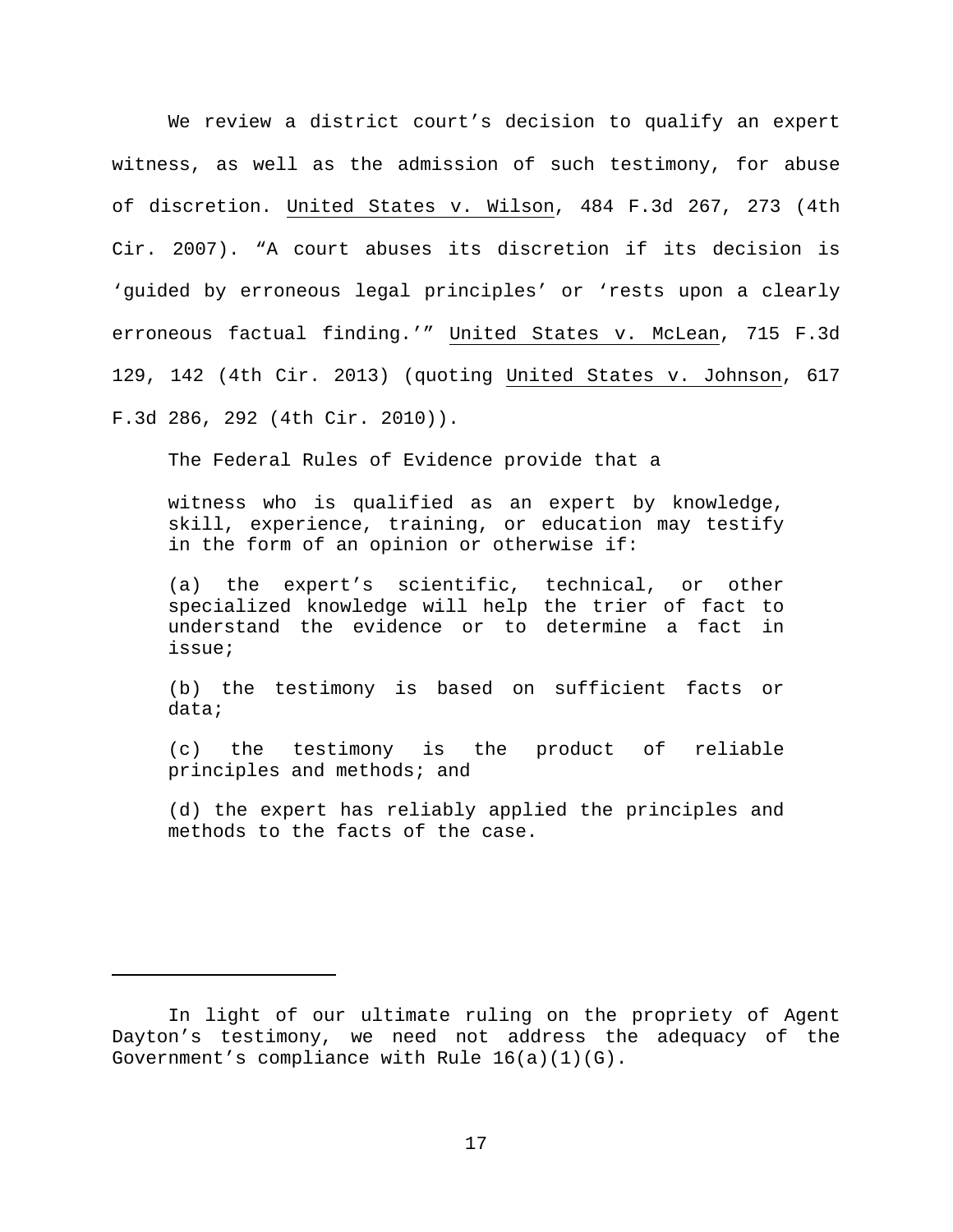Fed. R. Evid. 702. In the advisory committee notes following the 2000 amendments to the Rule, there is a pointed discussion on the use of hybrid witnesses at issue here:

For example, when a law enforcement agent testifies regarding the use of code words in a drug transaction, the principle used by the agent is that participants in such transactions regularly use code words to conceal the nature of their activities. The method used by the agent is the application of extensive<br>experience to analyze the meaning of the experience to analyze the meaning of conversations. So long as the principles and methods are reliable and applied reliably to the facts of the case, this type of testimony should be admitted.

Fed. R. Evid. 702 advisory committee's note (emphasis added).

Garcia's argument that Agent Dayton's experience was insufficient to qualify her as a decoding expert, given the emphasis on experiential knowledge for these types of experts, misses the mark. We think Fourth Circuit law in this area is reasonably clear. Wilson, 484 F.3d at 267; see also United States v. Galloway, --- F.3d ---, ---, No. 12-4545, 2014 WL 1424939, at \*4-6 (4th Cir. April 15, 2014) (applying plain error review).

In Wilson, we reviewed the district court's admission of a police investigator's expert and fact witness testimony; the investigator's expertise was in "decipher[ing] the intercepted communications that were recorded via wiretap" as they "were full of drug slang and street code[.]" Id. at 273. We found no abuse of discretion in the district court's admission of the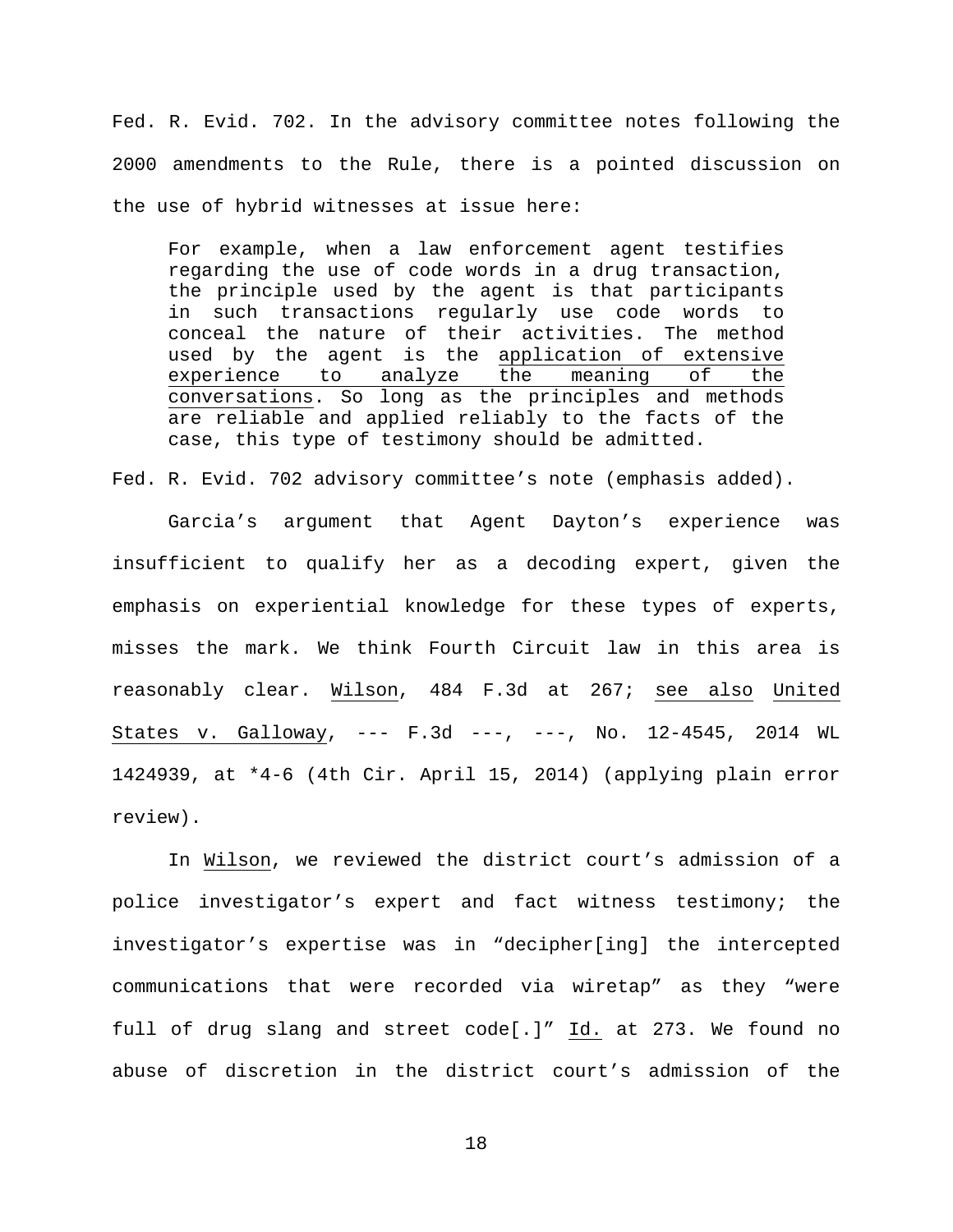expert evidence. There, the expert's qualifications included nine years spent mostly investigating drug traffickers and attendance in training programs offered by the DEA, training which specifically included exposure to drug traffickers' use of coded language. Id. at 275-76.

While Agent Dayton certainly has less experience than the witness in Wilson, and had never before this case been qualified as an expert, the precise number of years of an investigator's experience, or the number of investigations on which she has worked, is not necessarily dispositive. Every expert has a first time. It is the quality of Agent Dayton's experience, especially her exclusive focus on narcotics trafficking for the preceding five years, on which the district court properly focused in finding her qualified as a decoding expert.

Agent Dayton's job required her "to work in close proximity with drug users on a daily basis," United States v. Baptiste, 596 F.3d 214, 218 (4th Cir. 2010); she had "monitored dozens of wiretaps, listening to thousands of intercepted phone calls in the process," United States v. Mack, 495 Fed. App'x 359, 364 (4th Cir. 2012) (internal quotations omitted); and in the "course of [her] extensive experience dealing with drug traffickers and confidential informants, [] was able to learn to understand the vernacular used by drug traffickers." Wilson, 484 F.3d at 275-76.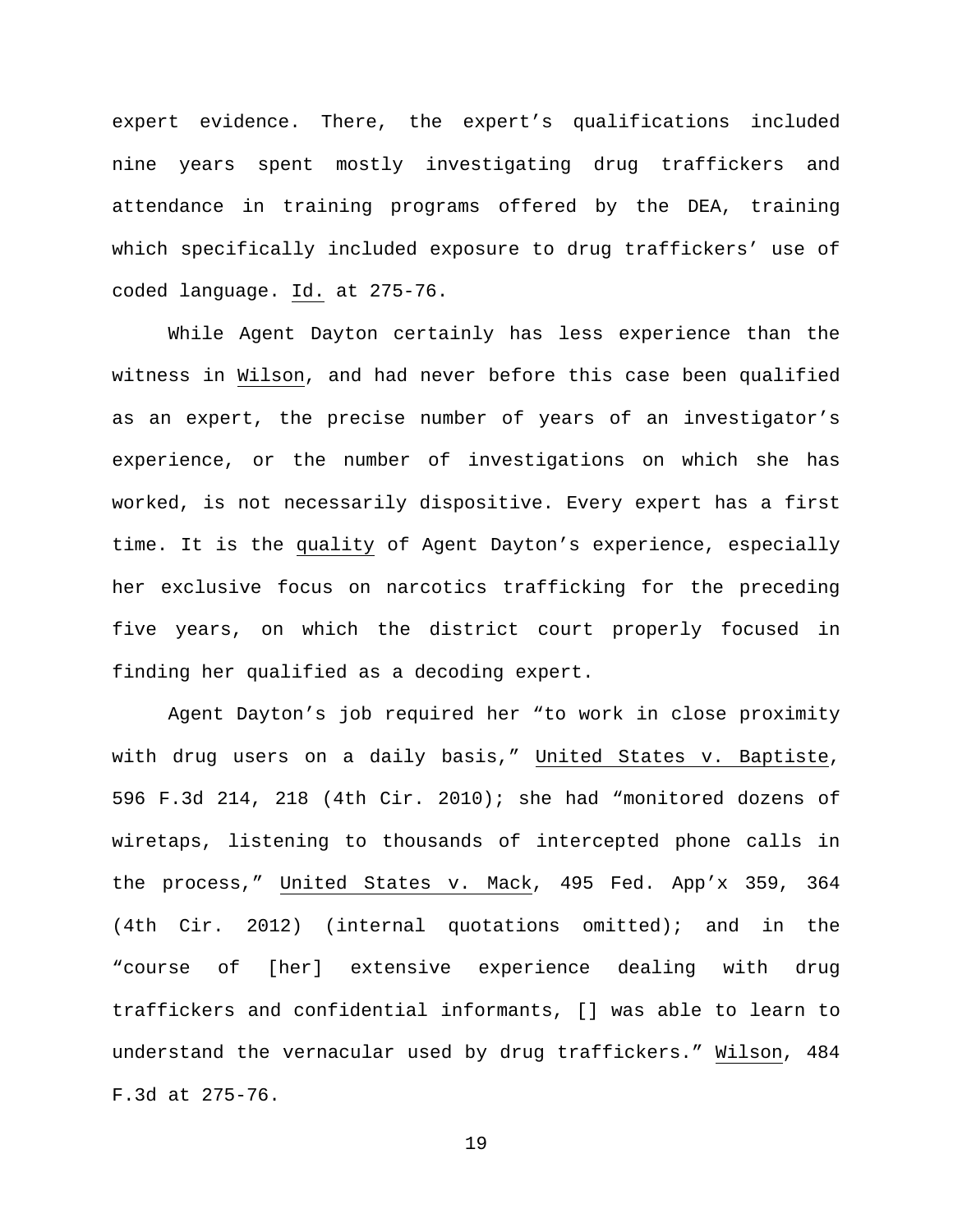Garcia also takes issue with Agent Dayton's explanation of her methodology. The defendants in Wilson similarly challenged the investigator's methodology, claiming that it was "neither sufficiently explained nor reliable." 484 F.3d at 273. Agent Dayton explained her methodology as follows: "I think we see some common [terms], receipts or paper or clothing terminology. So[me] of it's common and some is just in the context of the conversation. As you listen to the conversation, the language used doesn't make sense, and sometimes they switch up code so the context is all wrong." J.A. 285. This is very similar to the witness's explanation in Wilson. 484 F.3d at 275 (explaining that the expert relied on "the context of the call" to see the "pattern that develops."). While this explanation is not as coherent as we might wish, given the deferential standard of review applicable here, it passes muster as an articulation of an accepted methodology. Agent Dayton also based her opinions in part on conversations she had with witnesses in other cases who "would talk about the drug shops and the language that was used to communicate with one another." J.A. 294.

Given the similarity between Agent Dayton's explanation of her methodology and the methodology we found acceptable in Wilson, we cannot say that the district court abused its discretion in qualifying Agent Dayton as an expert. As we have recognized, "[a] 'trial judge must have considerable leeway in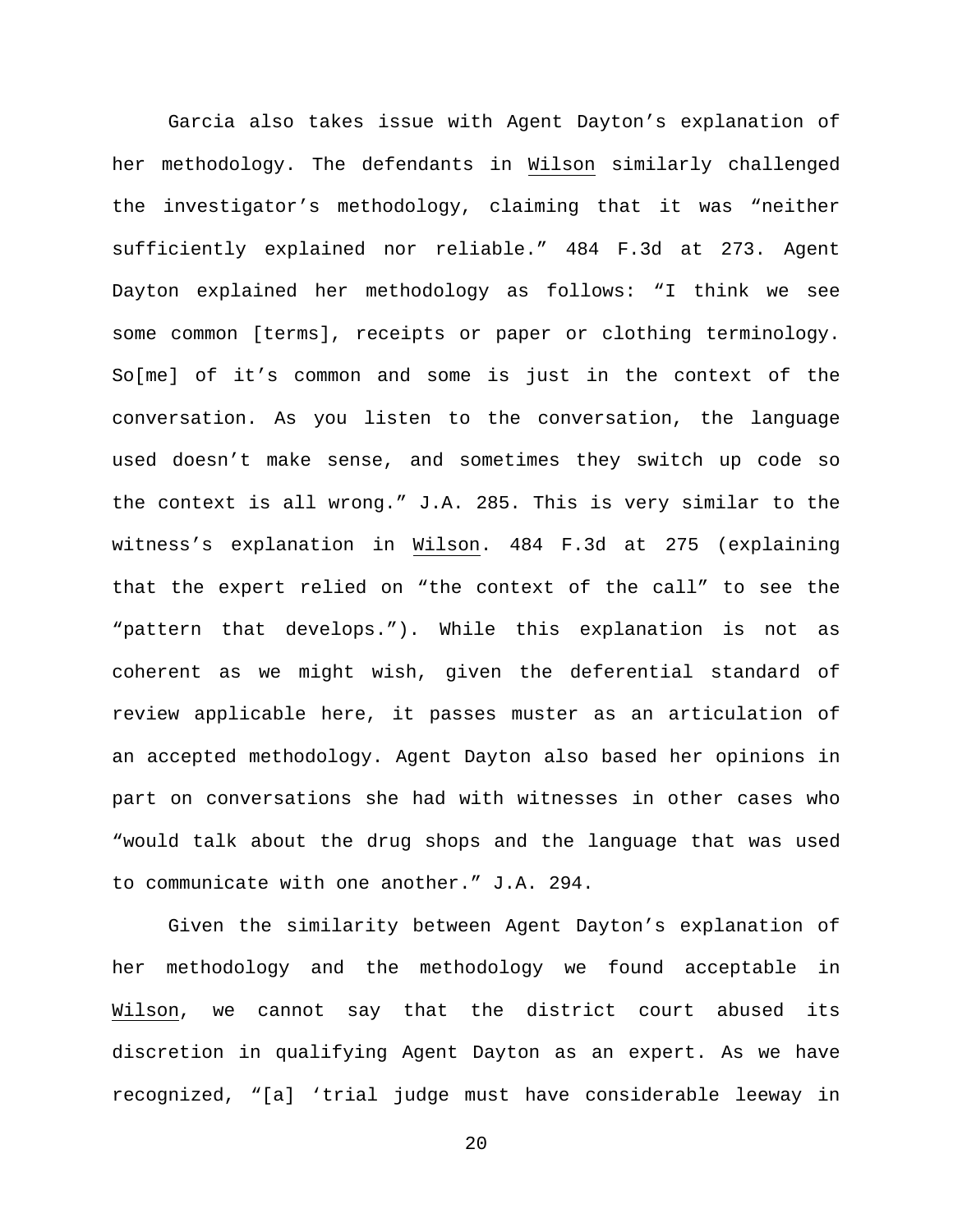deciding in a particular case how to go about determining whether particular expert testimony is reliable.'" Wilson, 484 F.3d at 273 (quoting Kumho Tire Co. v. Carmichael*,* 526 U.S. 137, 152 (1999)). Agent Dayton met the requirements for testifying to the meaning of coded language recorded from the coconspirators' calls, and adequately explained her methodology. Accordingly, no abuse of discretion infects the district court's determination to accept Agent Dayton as a decoding expert.

## B.

Despite the district court's careful attention to Agent Dayton's credentials as a decoding expert, however, we hold that the agent's testimony was fraught with error arising from the problems the district court itself identified early in the trial: the conflation of Agent Dayton's expert and fact testimony, particularly her reliance on her knowledge of the investigation to support her coding interpretations; her failure to apply her methodology reliably; and last, her failure to state on the record an adequate foundation for very many of her specific interpretations. Moreover, because Agent Dayton's testimony was so extensive and most likely highly influential in the jury's evaluation of the Government's case against Garcia, we are constrained to hold that these flaws deprived Garcia of a fair trial, i.e., that the missteps were not harmless, and thus require vacatur of Garcia's convictions.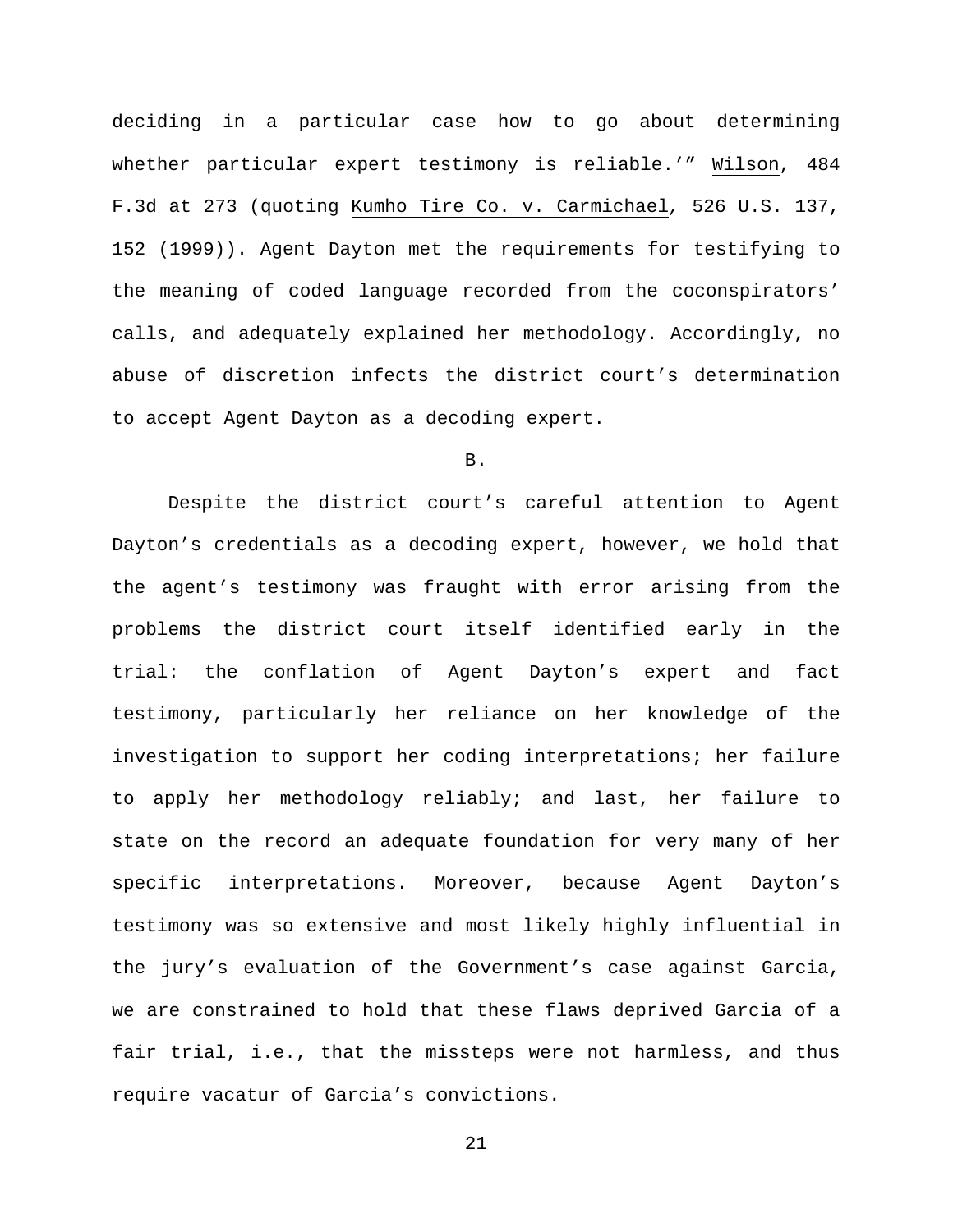Garcia contends that there were inadequate safeguards to protect the jury from conflating Dayton's testimony as an expert and fact witness. We agree.

We have recognized that individuals who testify as expert and fact witnesses can cause jury confusion, and such a manner of proceeding is only "acceptable where 'the district court took adequate steps . . . to make certain that [the witness's] dual role did not prejudice or confuse the jury.'" Baptiste, 596 F.3d at 224 (quoting Wilson, 484 F.3d at 278 n.5) (alternations in original). Such safeguards might include requiring the witness to testify at different times, in each capacity; giving a cautionary instruction to the jury regarding the basis of the testimony; allowing for cross-examination by defense counsel; establishing a proper foundation for the expertise; or having counsel ground the question in either fact or expertise while asking the question. Id. at 224 (citing Wilson, 484 F.3d at 278 n.5 and United States v. Farmer, 543 F.3d 363, 370-71 (7th Cir. 2008)).

While a cautionary instruction might be sufficient in many instances to protect against jury confusion and resulting prejudice, see Galloway, --- F.3d at ---, 2014 WL 1424939 at \*5-

22

1.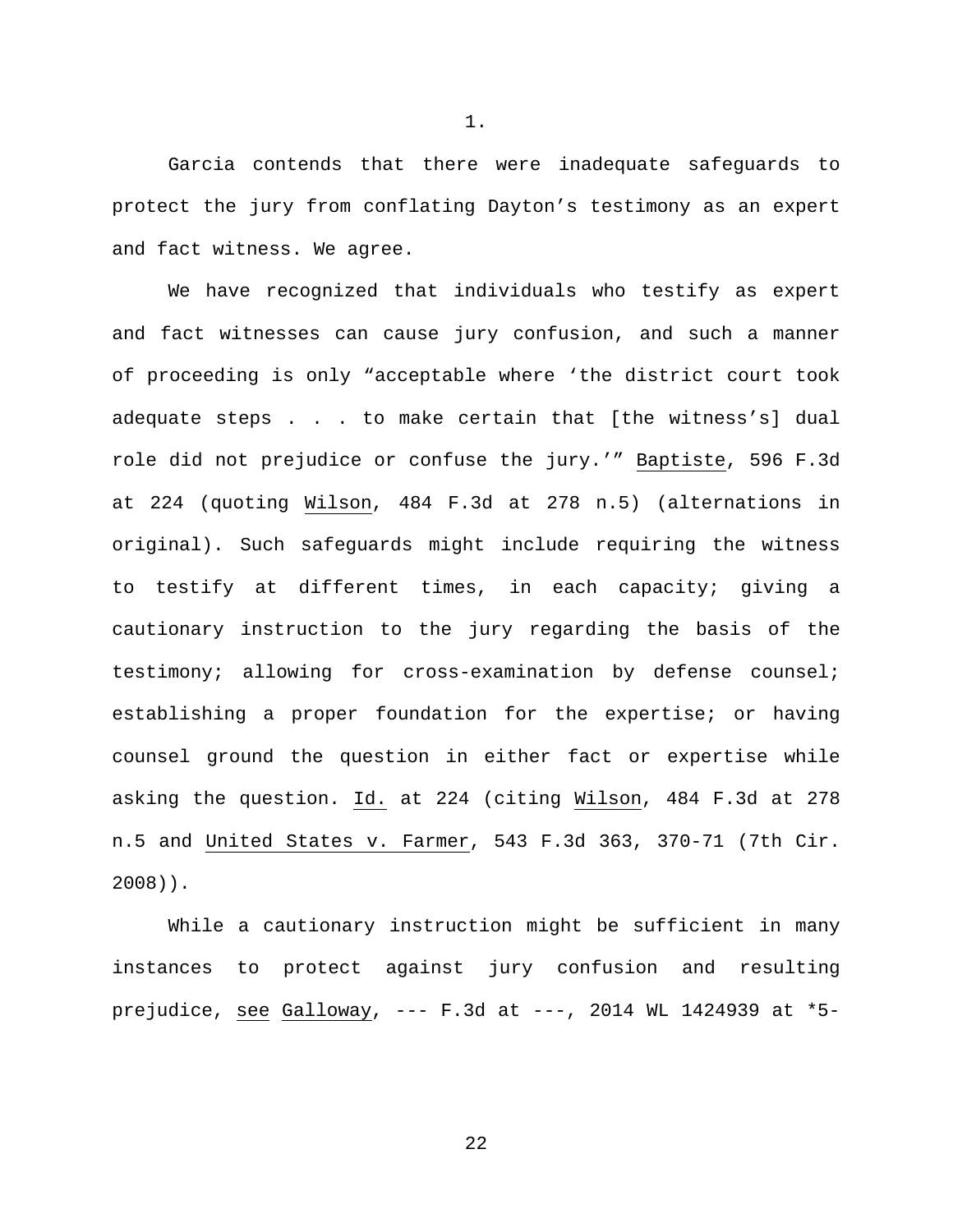$6.8$  $6.8$  we are persuaded that the instruction given here was insufficient to mitigate the potential for prejudice.

The district court represented to the jury that Government counsel would "be clear in their questions" whether they were asking Agent Dayton to testify based on the facts versus her expertise. J.A. 327. Despite this direction, the Government failed to do so: there were repeated instances of Agent Dayton moving back and forth between expert and fact testimony, with no distinction in the Government's questioning or in Agent Dayton's answers. And this was true despite the fact that the Government recalled Agent Dayton to the stand eighteen times. In light of the court's earlier assertion that counsel would clearly distinguish the two types of testimony, the jury reasonably might have assumed that all of Agent Dayton's testimony in response to questions asking for her expert opinion was indeed based on her decoding expertise.

<span id="page-22-0"></span><sup>&</sup>lt;sup>8</sup> In Galloway, the district court repeatedly instructed counsel to be clearer in the demarcation between fact and lay opinion testimony. See, e.g., Joint Appendix at 472-75, 572-73, 2014 WL 1424939, ECF No. 59. There, the district court generally did not allow the expert to testify about the meaning of individual words in particular conversations, but rather only permitted the expert to testify whether, in his expert opinion, coded language was used in the conversation at issue as a general matter. There was little opportunity, then, for the expert's participation in the underlying investigation to encroach upon, enhance, or improperly bolster the expert testimony of that witness.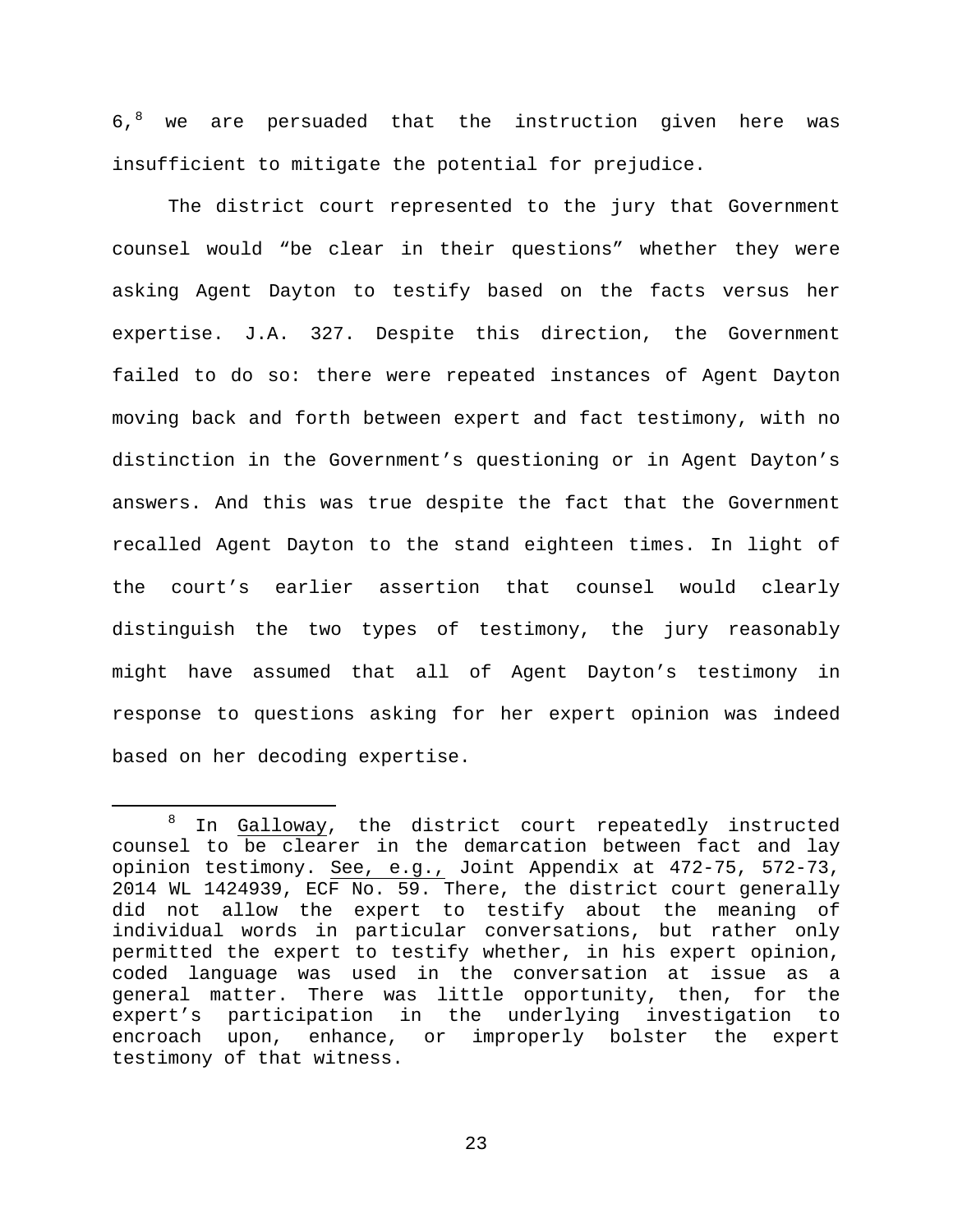Our review of the record reveals multiple occasions in which the Government prompted Agent Dayton to assert information garnered from her participation in the investigation, having nothing to do with her ostensible decoding expertise. For instance, in response to a question about any coded language on the call "based on [her] expertise," Dayton answered that "[w]hen Mr. Powell uses the term show time, he is letting Mr. Coley know he has heroin." J.A. 371-72. Immediately after this exchange, without any further explanation of the term "show time" or warning that they were shifting away from Agent Dayton's expertise to her factual knowledge, the prosecutor then asked Agent Dayton: "Now how were Ms. Montgomery and Mr. Coley identified as the participants in the calls that we've just seen or heard?" J.A. 372. Agent Dayton's response had nothing to do with her expertise, and everything to do with her factual knowledge as an investigator in this case.

It is apparent even from the Government's briefing that Agent Dayton used her personal knowledge of the investigation to form (not simply to "confirm") her "expert" interpretations: "Special Agent Dayton also looked to the actual seizures of heroin in this case to form the basis of her expert opinion." Appellee Br. 46 n.8.

Notably, the Government points to a call in which Agent Dayton interpreted "a hundred forty five point," to mean "145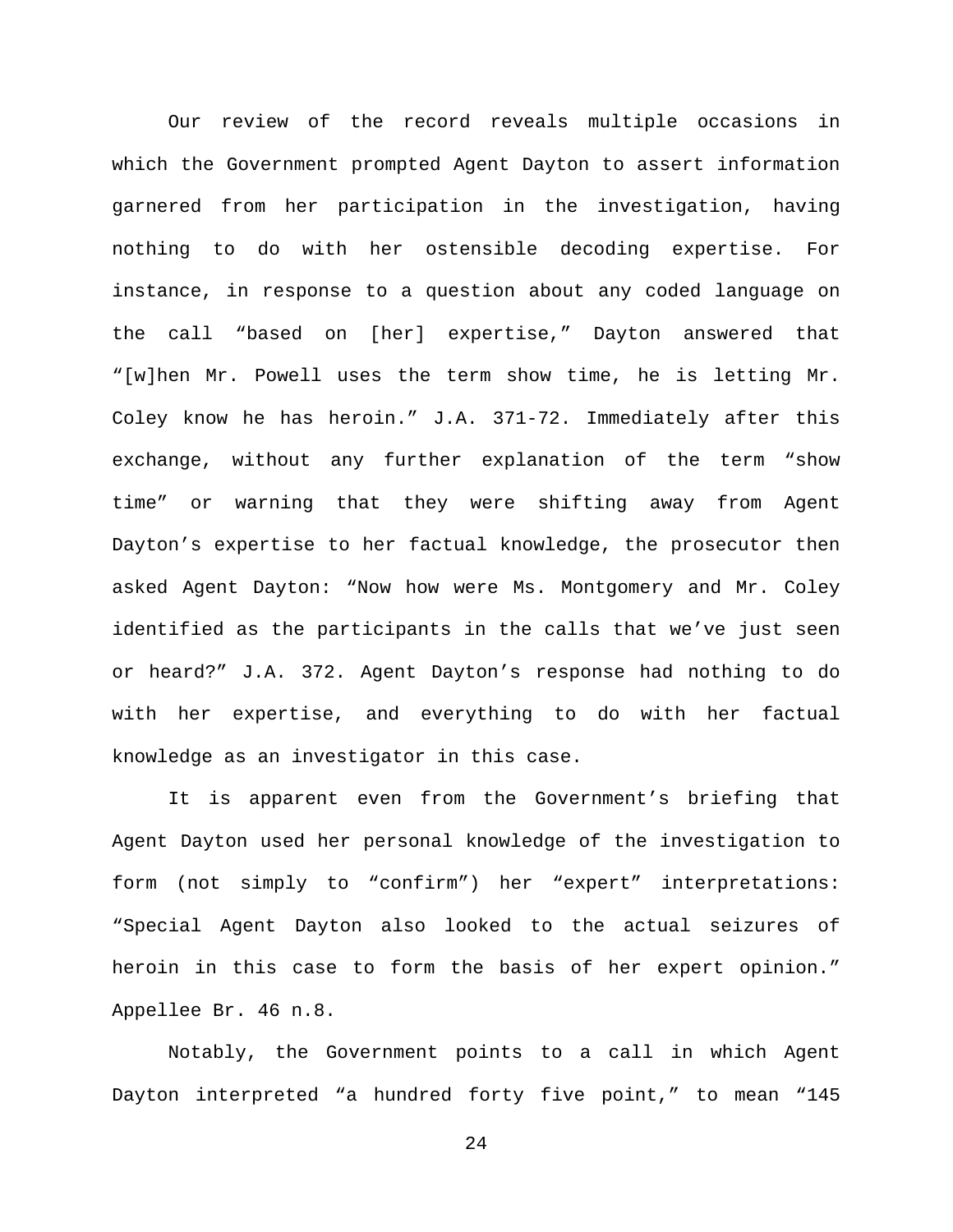grams of heroin," J.A. 885, which is confirmed with evidence that police seized 145 grams of heroin from one of the coconspirators on the call. But unlike the display of expertise we endorsed in United States v. Johnson, this is not Agent Dayton "applying [her] expertise, derived over many years and from multiple sources, to interpret the transcripts of phone conversations." 587 F.3d 625, 636 (4th Cir. 2009). Instead, this exemplifies occasions, and we discern many of them, in which Agent Dayton simply substituted information gleaned from her participation in the investigation (including post-indictment debriefings of participants in the conspiracy) for ostensible expertise.<sup>[9](#page-24-0)</sup> For this, the Government need not have called a "decoding" expert at all: simply pointing to the seizure of 145 grams of heroin, and then the repeated mention of "145" in this call clearly would have been enough for any juror to make the connection. But cloaking this connection in the guise of expert testimony goes beyond what is contemplated under Federal Rule of Evidence 702, which requires an expert to "reliably appl[y] the principles and methods" for which she was qualified as an

<span id="page-24-0"></span> $9$  But even if she did not, the record is bereft of evidence that she did not, due largely to the Government's deliberate failure to lay an adequate foundation for many of her opinions. For our purposes, this absence of clarity as to the source of her opinions amounts to the same thing as if she had no expertise at all.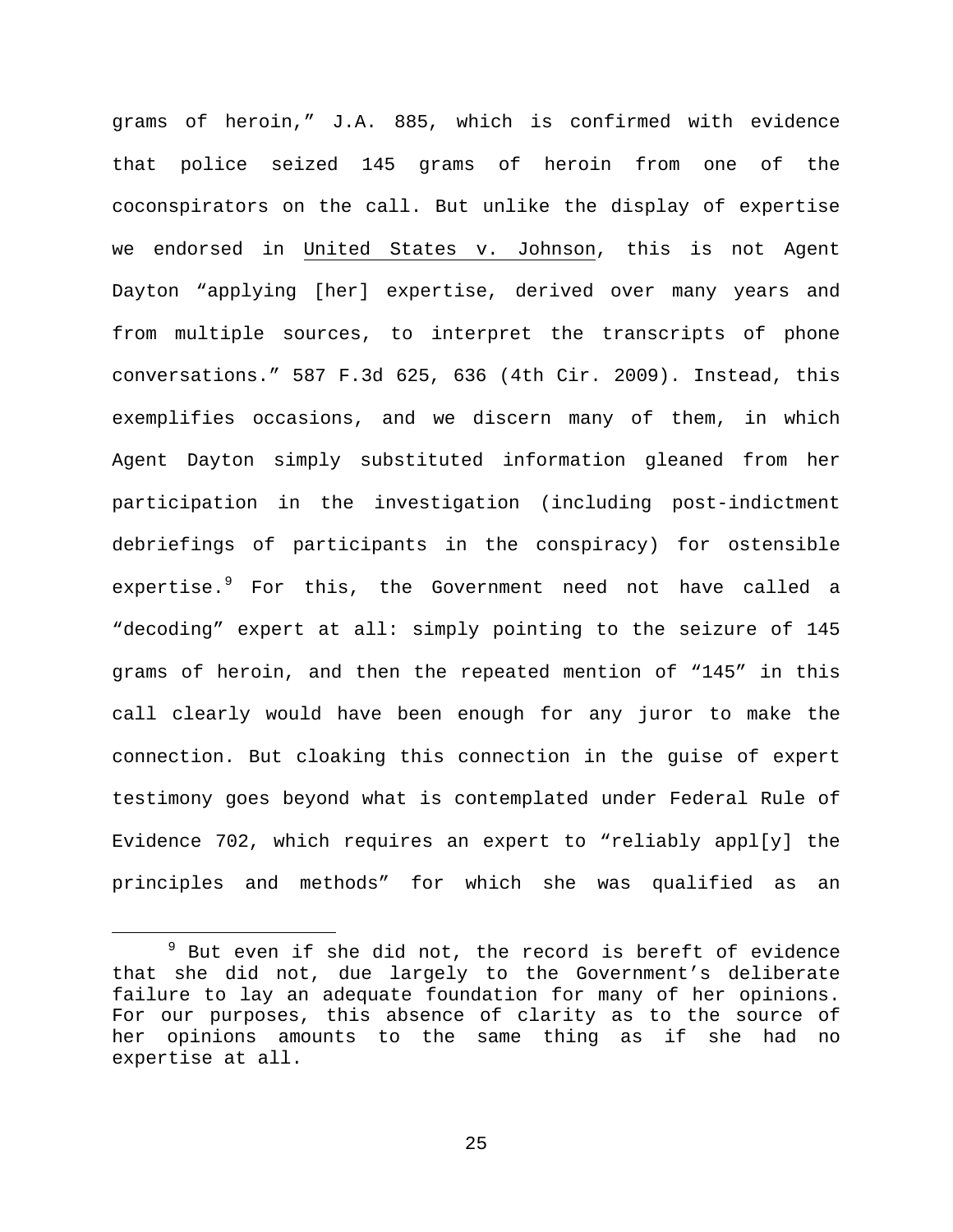expert. The Rule contemplates that an expert's opinion testimony will be "helpful to the jury," not merely helpful to the prosecutor as transmutations of simple fact testimony. Cf. Wilson, 484 F.3d at 276-78 and nn.4 and 5 (emphasizing need for the district court to enforce methodological, foundational, and helpfulness standards in admitting testimony of decoding expert, and affirming convictions under plain error review because, despite district court's erroneous admission of some testimony, expert's "methodology was reliably applied in the vast majority of instances") (emphasis added).

This issue actually surfaced early in the trial. During the Government's voir dire of Agent Dayton in its effort to satisfy the district court that the agent had genuine "expertise," the following colloquy occurred:

**GOVERNMENT:** Special Agent Dayton, regarding the wiretaps in this case, you have spoken to at least three members of the organization?

**DEFENSE:** Objection, Your Honor, leading.

**THE COURT:** Overruled.

**GOVERNMENT:** Is that correct?

**AGENT DAYTON:** At least three, maybe more.

**GOVERNMENT:** Maybe more. To confirm your understanding of the coded language used in this case?

**AGENT DAYTON:** Yes.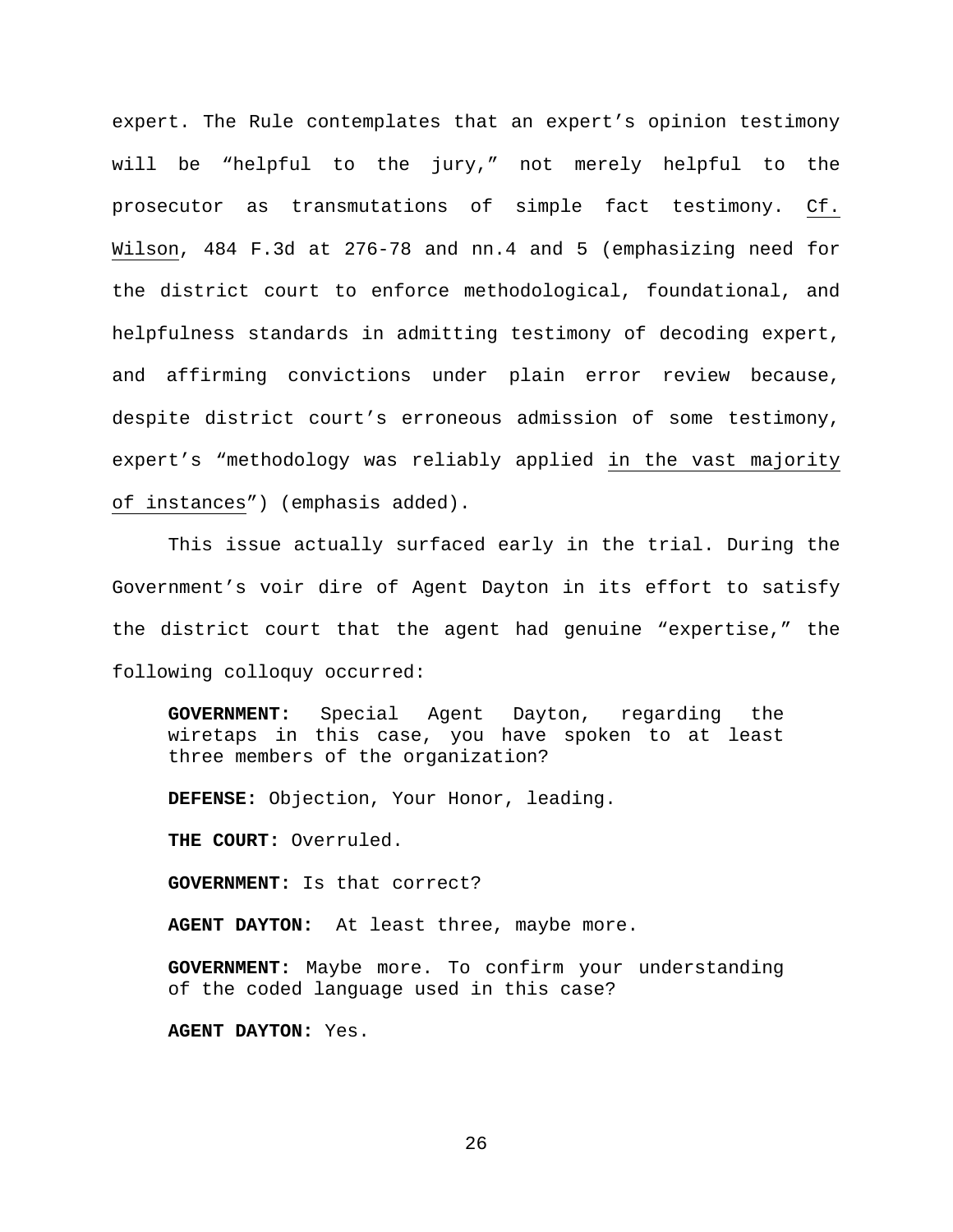J.A. 296. Later, the defense had Agent Dayton identify the three coconspirators whom she had debriefed, and she stated the following: "Diego Amparo, Yoni Rodriguez, Nancy Feliciano. I'm trying to think of the other folks who have come in. I'm sorry. Those are the three I believe we discussed code with." J.A. 298. In light of this significant ingredient in Agent Dayton's expertise, it was incumbent upon the Government to demonstrate that Agent Dayton was not merely channeling information and statements by non-testifying participants in the conspiracy into the trial record. $10$ 

<span id="page-26-0"></span> $10$  In what is truly a curious argument, the Government contends that because Agent Dayton "did not offer any expert opinion regarding any calls by Yoni Rodriguez, and discussed only a handful of calls involving Diego Amparo and Nancy Feliciano," Appellee Br. 46, there should be no concern about Agent Dayton's ostensible methodologically sound expertise.<br>Exactly the opposite is true. There is no discernible Exactly the opposite is true. There is no correlation favorable to the Government between Agent Dayton's debriefing of coconspirators whose calls she interpreted and those whose calls she did not interpret. The point is that it was one conspiracy and there is no reason to believe that Rodriguez, in particular, would have been unable to provide substantial information concerning the operational details of the conspiracy. And in fact, he did so in his testimony, including "interpretations" of many of the same words Agent Dayton interpreted. In short, the funneling of fact information learned from those inside the conspiracy and the offer of expert testimony was melded in a highly prejudicial manner in this case.

Relatedly, the Government seems earnestly to contend that simply by including in its questions to Agent Dayton that the agent answer only based on her "expert opinion" somehow insulates the agent's testimony from ordinary scrutiny under the settled principles of Daubert v. Merrell Dow Pharm., Inc., 509 (Continued)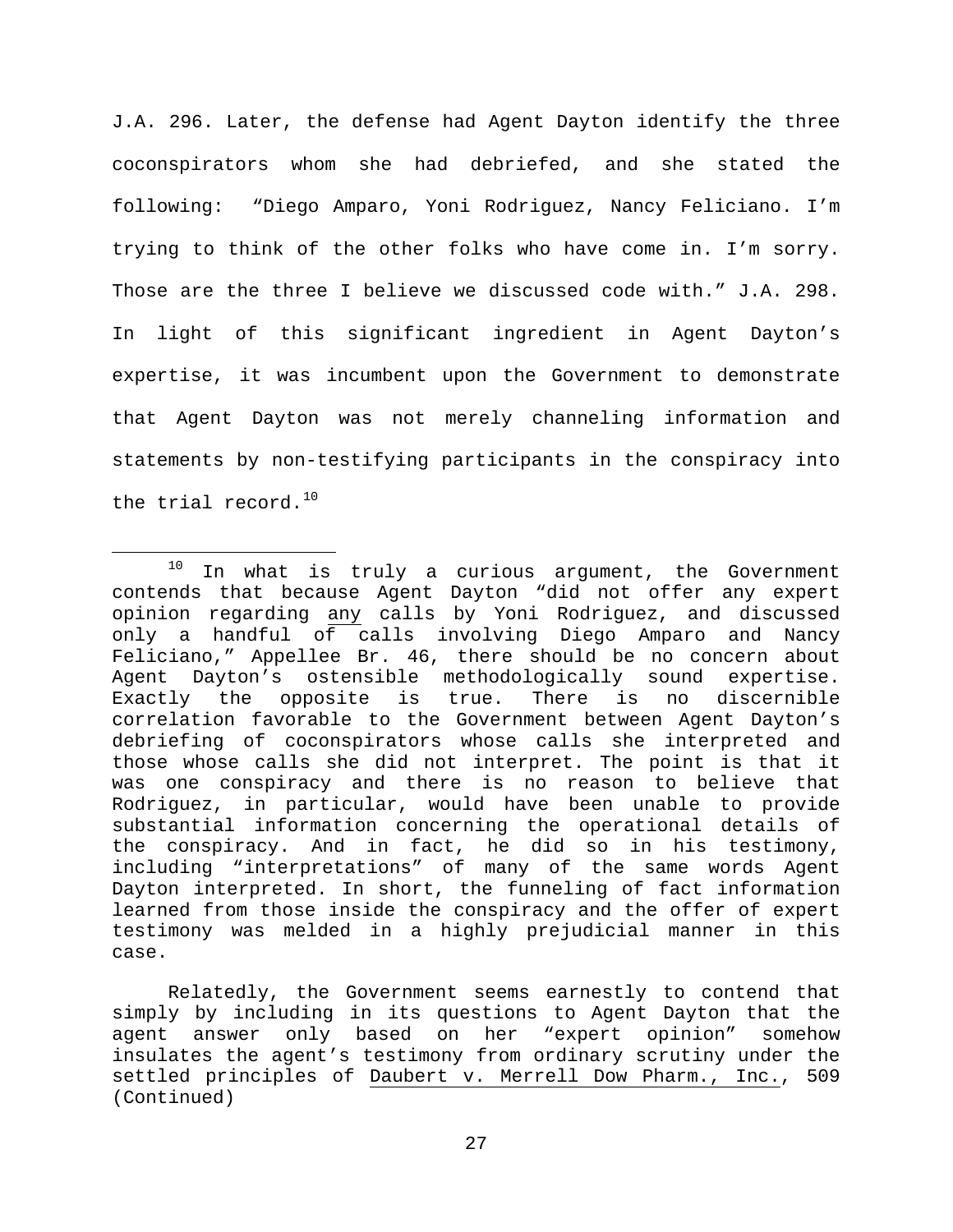In Johnson, we expressed wariness over this exact problem, and cautioned against "[a]llowing a witness simply to parrot out-of-court testimonial statements of cooperating witnesses and confidential informants directly to the jury in the guise of expert opinion" as it "would provide an end run around Crawford." 587 F.3d at 635 (internal quotation marks omitted). In Crawford v. Washington, the Supreme Court held that the Confrontation Clause permits the introduction of "[t]estimonial statements of witnesses absent from trial . . . only where the declarant is unavailable, and only where the defendant has had a prior opportunity to cross-examine." 541 U.S. 36, 59 (2004). Of the three co-conspirators Agent Dayton specifically identified as contributing to her "understanding of the coded language used in this case," though by her own admission there may have been more than three, only one testified at trial. We explained that in the face of such risks, "[t]he question is whether the expert is, in essence, giving an independent judgment or merely acting

Ĩ.

U.S. 579 (1993), and its progeny and Rule 702. The Government is wrong. It is bootstrapping of the worst kind to suggest to a jury that it should believe that everything a witness says is based on expertise gained from independent knowledge and experience in the absence of a record demonstrating as much. We would never permit counsel calling a physician or an engineer or an expert tightrope artist to proceed in such a manner; there is scant reason we should allow a prosecutor calling law enforcement officers as experts to do so.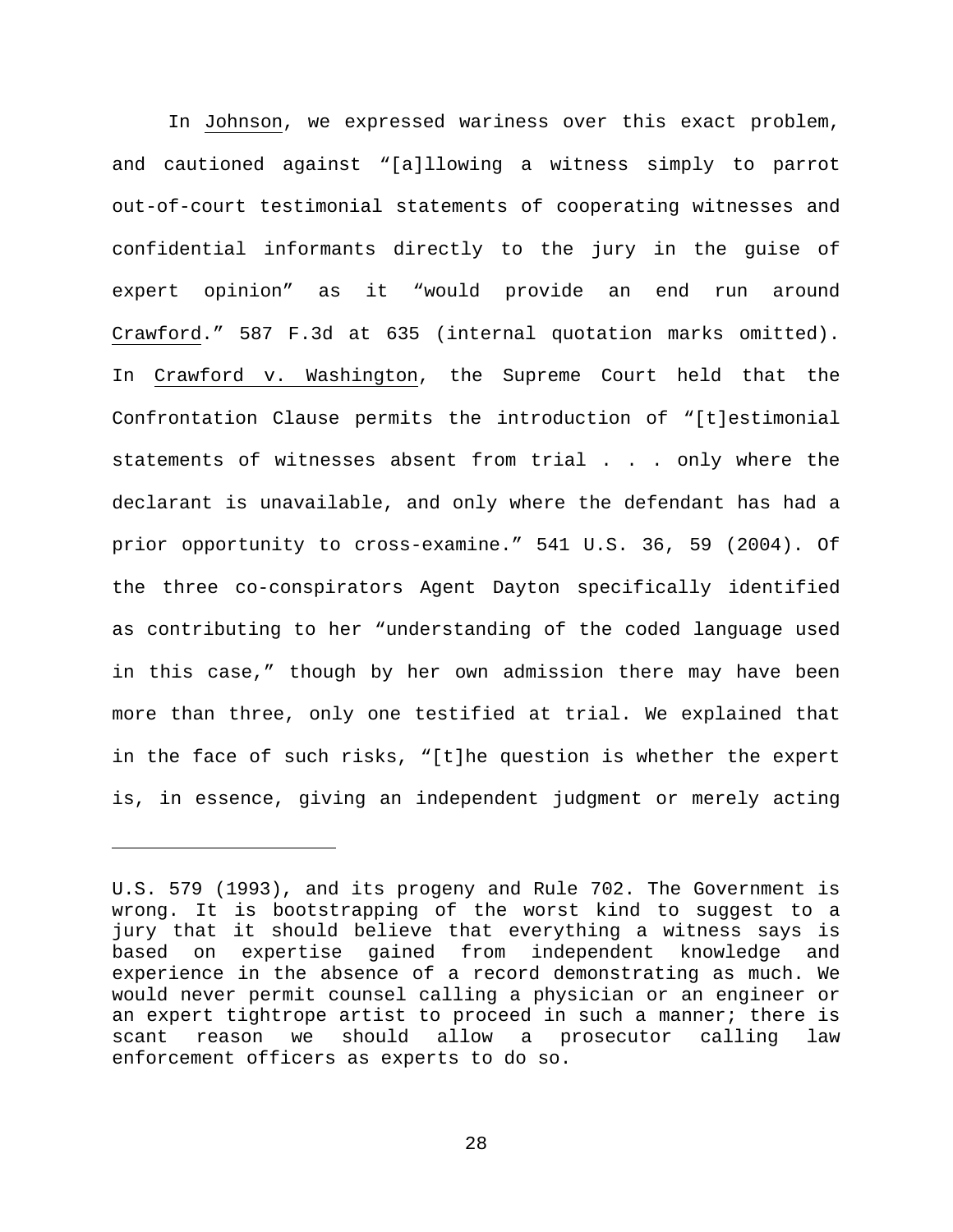as a transmitter for testimonial hearsay." Johnson, 587 F.3d at 635.

Here, we cannot say that Agent Dayton was giving such independent judgments. While it is true that she never made "direct reference to the content of [her] interviews," id., this could just as well have been the result of the Government's failure to elicit a proper foundation for Agent Dayton's interpretations. See J.A. 367-68; supra 12-14 n.4 (discussing the prosecutor's statement in response to an objection for lack of foundation, that she was "trying to stay away from the objections raised by counsel regarding her, Special Agent Dayton testifying about what she learned from persons in this case, but it does form the basis, part of the basis of her opinion. I can certainly elicit that, but then I would think there's going to be an objection to her testifying about that being the basis of her opinion.").

Although Agent Dayton asserted that her after-the-fact debriefing of coconspirators who had commenced cooperating with the prosecution served to "confirm[]" her independent assessments of the meanings to be attributed to many words, it was imperative that the trial record demonstrate this sequence with a measure of clarity. The record is devoid of evidence that this was, in fact, the sequence of Dayton's analysis, to Garcia's prejudice.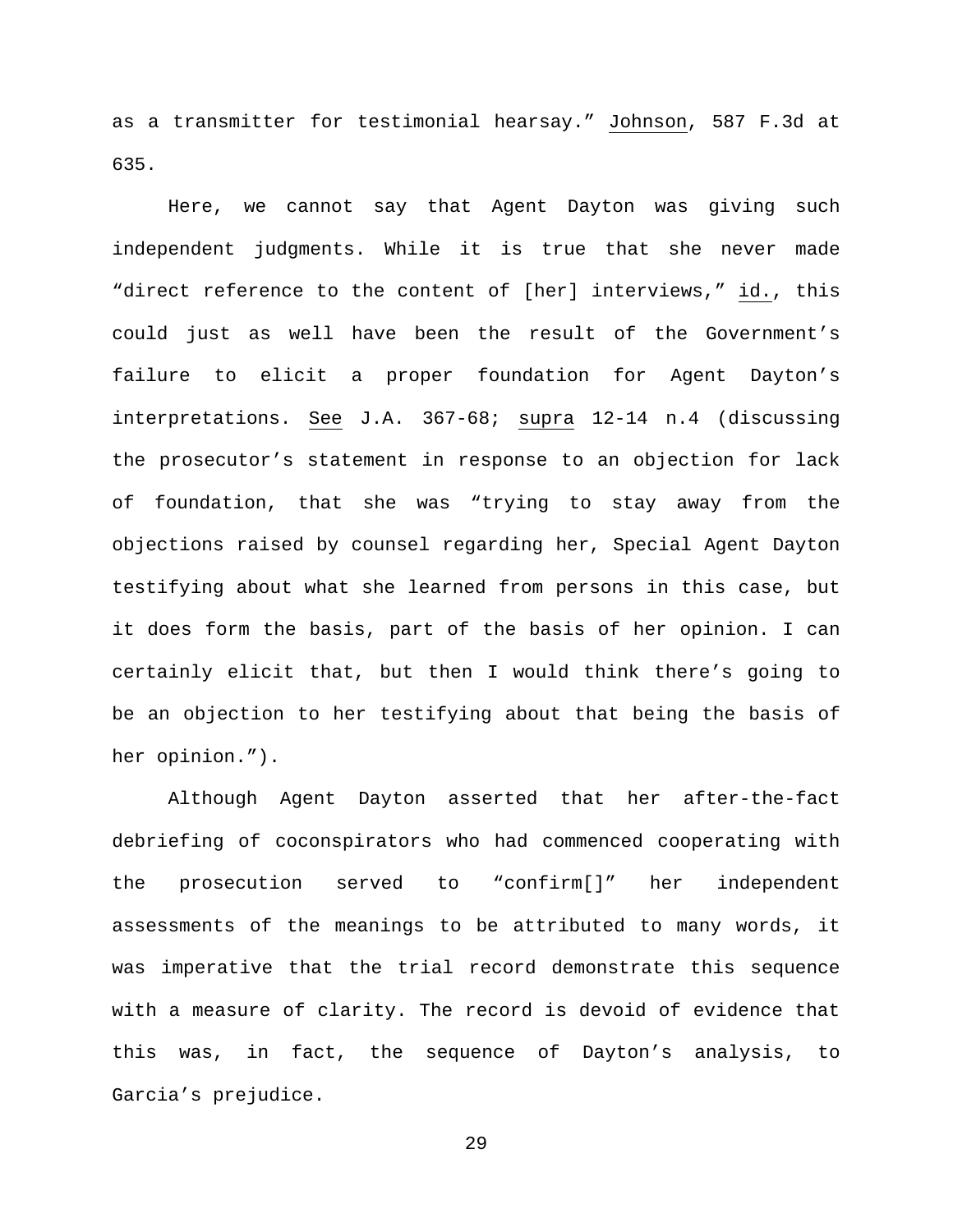We find a second, equally fundamental flaw in the presentation of Agent Dayton's testimony in addition to the above infirmity: the lack of foundations laid for each interpretation testified to, so much so that we are compelled to conclude that the record fails to demonstrate the requisite reliability in Agent Dayton's execution of her claimed methodology. Call Number 214, referenced above regarding Agent Dayton's interpretation of the term "show time" to mean "heroin," is an illustrative example of the utter absence of any foundation for more than simply a few of her coding interpretations. No further explanation regarding the term "show time" was given – Agent Dayton did not explain that she had seen that term used in this investigation, let alone in her previous experience. There was no explanation as to what, in the context of the call or otherwise, led her to believe that "show time" meant "heroin."<sup>[11](#page-29-0)</sup>

<span id="page-29-0"></span> $11$  And even where Agent Dayton stated (as she did from time to time) that a term had been seen in other calls during the investigation, this assertion alone is no explanation for the threshold interpretation. Indeed, the fact that the expert has heard a term in other calls during the investigation does not, by itself, explain how the expert knows what the term means. As discussed in text regarding the "interpretation" of numerals, the same term means different things at different times, even in the same conspiracy. The Government failed to show how Agent Dayton reliably leapt these lexicographical crevasses.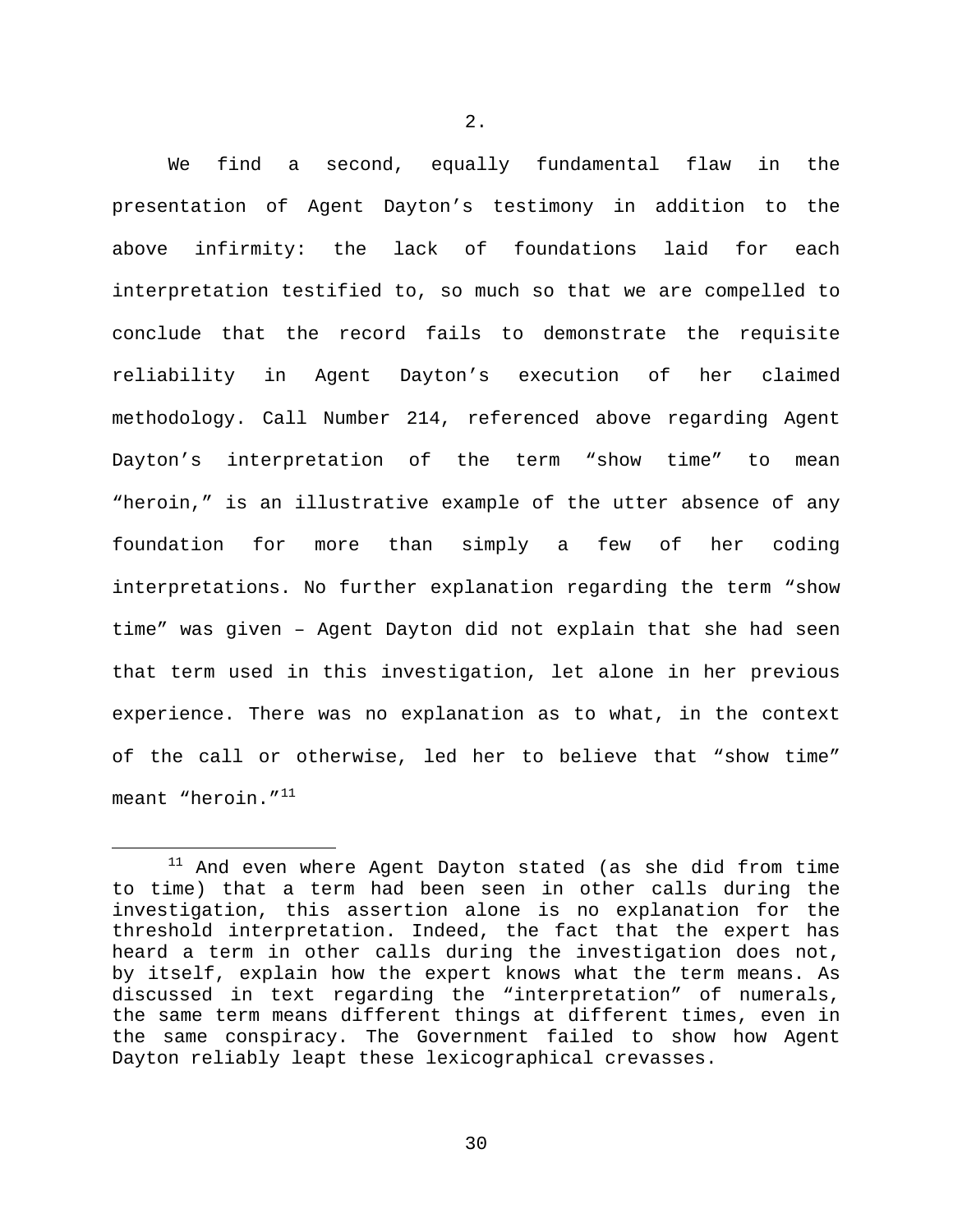One significant indication of Agent Dayton's failure to adequately explain her methodology is her lack of explanation as to how her methodology was affected by the fact that many of the telephone conversations were in Spanish. As Agent Dayton explained, the context of a conversation is an important factor when decoding suspected drug language. Although the jury heard English language transcripts of the actual call recordings read aloud, Agent Dayton provided no insight as to what steps, if any, she took to ensure that the context of the conversation was not lost or meaningfully altered in the process of translating the calls from Spanish to English.

The problem with this lack of foundation and reliably applied methodology becomes even more apparent when examining the instances when Agent Dayton's interpretations are inconsistent with each other. For example, she testified that the use of "2" by the conspirators means either \$200, J.A. 600, or \$2,000, J.A. 533. In fact, in the explanation for interpreting "2" to mean "\$2,000," Agent Dayton testified that drug traffickers "drop zeros [sic] to make the numbers sound smaller." Id. This would be an explanation for both of these interpretations, and there is no indication in the record why Agent Dayton's expert methodology reasonably leads her to conclude that the same term means \$200 in one instance, but \$2,000 in another.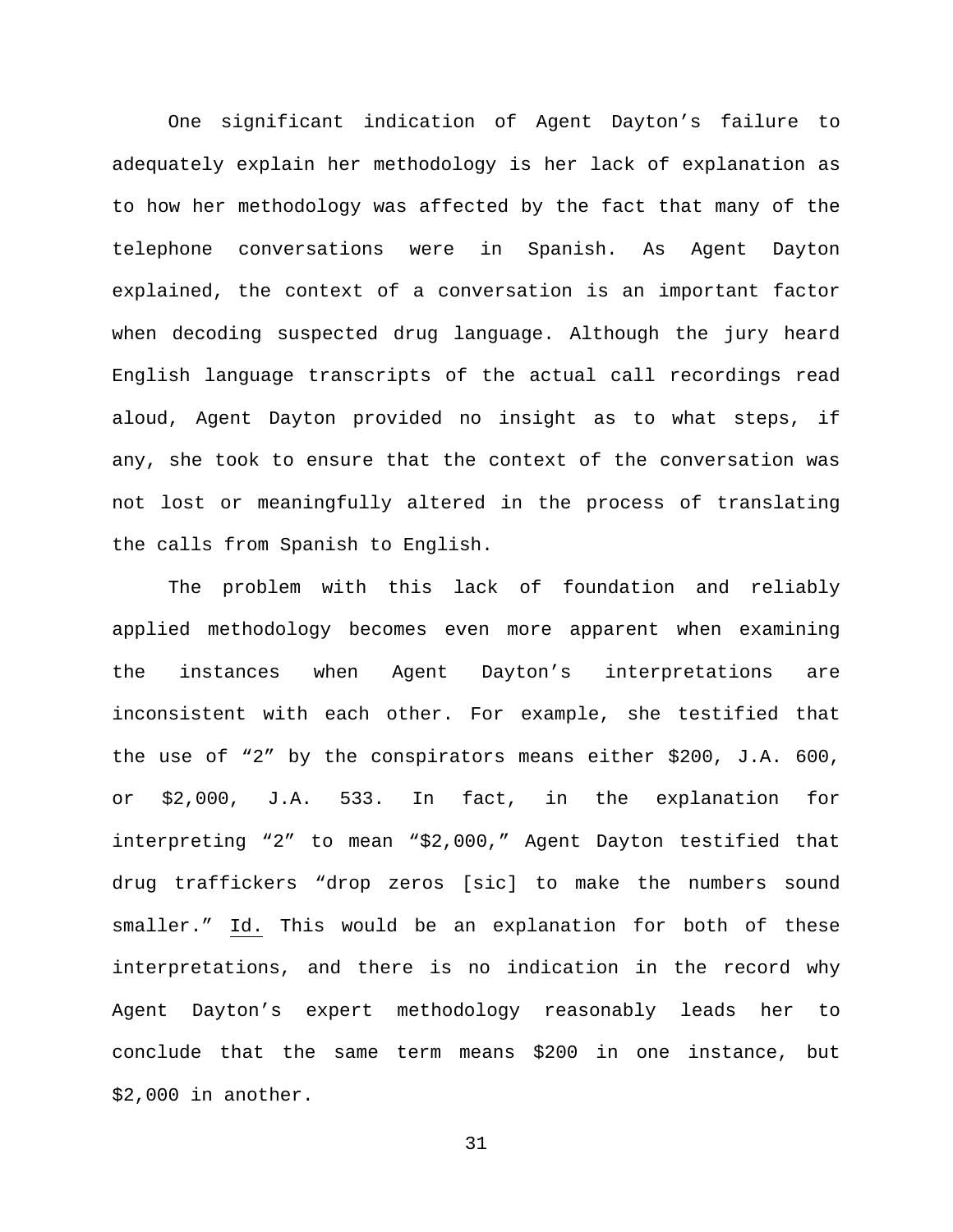A like inconsistency is seen with regard to the number "5": Agent Dayton first interprets this as "\$5,000," J.A. 854, and in another instance as 500 grams of heroin, J.A. 925. While there might very well be an explanation for this, based on Agent Dayton's expertise, she did not explain it at trial to the jury, and it is not evident from the record what that explanation would be.

In another instance, Agent Dayton testified that, in her expert opinion, "590" was code for 590 grams of heroin. J.A. 774. She gave no explanation for the basis of this opinion, and importantly, her testimony that the number 590 actually meant 590 is inconsistent with the only methodology she offered for how she decoded the numbers heard in the calls: that the dealers spoke in code about numbers by dropping the zeroes.

In several instances, Agent Dayton "decoded" words and phrases that needed no expert translation at all since the meaning was either apparent on its face or apparent with contextual information that any fact witness could have provided. See, e.g., J.A. 406-09 (testimony that the phrases "first one" and "second one" were code for different deliveries of heroin); J.A. 410, 412 (testimony that the phrase "over there" was code for Baltimore); J.A. 854, 857, 875, 1190 (testimony that the word "stuff" was code for heroin); J.A. 940 (testimony that the word "number" was code for price in the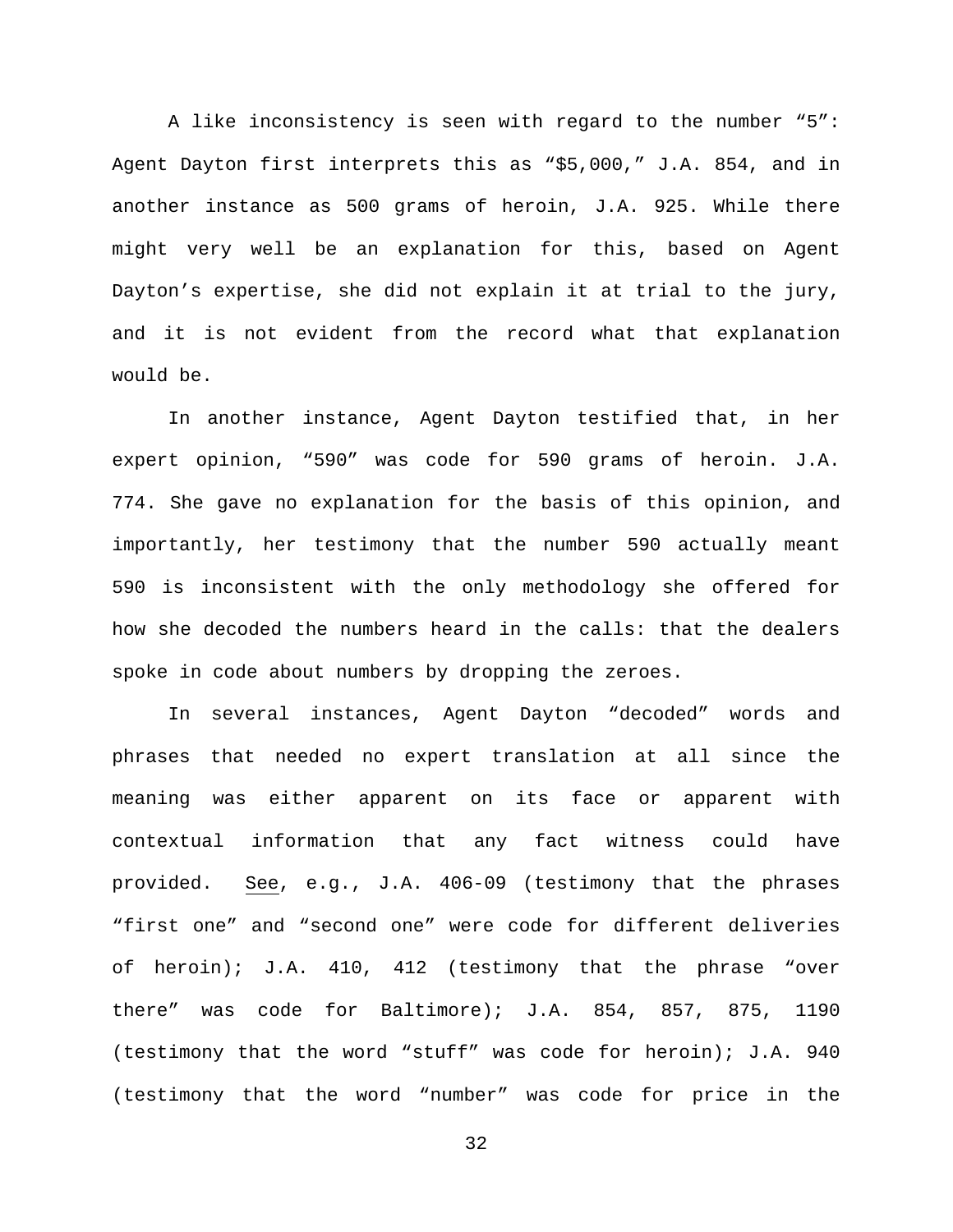phrase "the number they gave me was too high. We're, we're on the number he told me."); J.A. 958 (testimony that the word "number" was code for price in the phrase "The important thing is the quality and a good number.") This purported "decoding" of language that did not actually need decoding casts further doubt on whether Agent Dayton was reliably applying her methodology. Unlike in Wilson, where we found that the expert "applied his methods and principles reliably in the vast majority of his testimony," 484 F.3d at 277, we cannot say the same is true of the record before us here. The record is replete with instances of Agent Dayton providing no explanation for her interpretation, other than a token reference to her expertise in the Government's framing of questions. While the district court was appropriately careful in its initial examination of Agent Dayton's qualifications to testify as an expert, it failed to maintain its "gatekeeper" role throughout that testimony, Gen. Elec. Co. v. Joiner, 522 U.S. 136, 142 (1997), and the Government did little, if anything, to protect the generous ruling it had obtained from the district court from morphing into error.

## III.

The Government contends that even if it was error for the district court to admit Agent Dayton's testimony as it did, the error was harmless because there was enough evidence outside of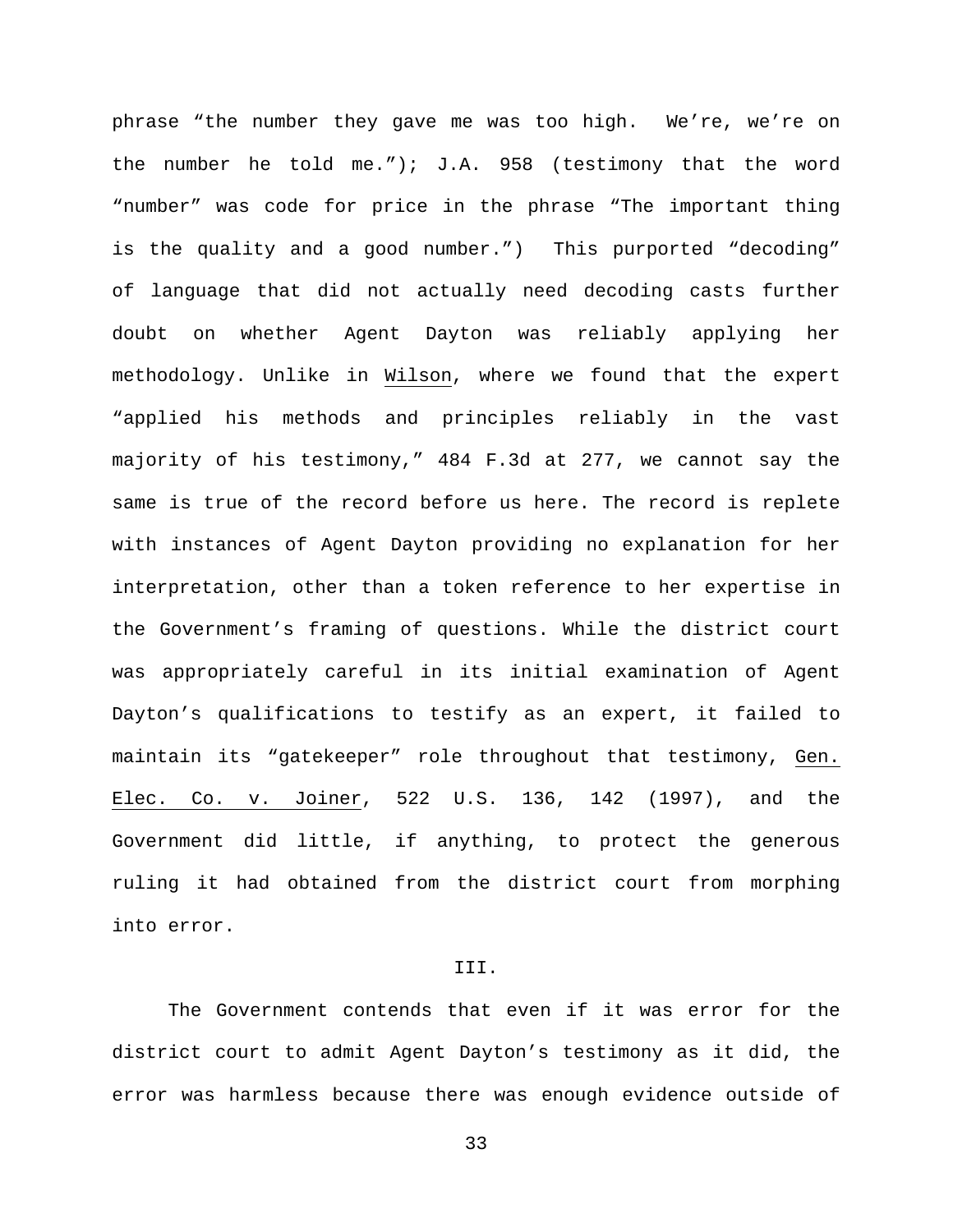Agent Dayton's testimony to justify the jury's conviction of Garcia on all five counts. We disagree with the Government's harmlessness metric.

When nonconstitutional error has been established in a criminal case, "the Government must demonstrate that the error did not have a 'substantial and injurious effect or influence in determining the jury's verdict.'" United States v. Curbelo, 343 F.3d 273, 278 (4th Cir. 2003) (quoting Kotteakos v. United States, 328 U.S. 750, 776 (1946)). The Government points to other evidence presented at trial, relying on the principle that "where there is a significant amount of evidence which inculpates a defendant independent of the erroneous testimony, the error is considered harmless." Johnson, 617 F.3d at 295 (citing United States v. Banks, 482 F.3d 733, 741-42 (4th Cir. 2007)). The Government's reliance on the dictum from Johnson, in which we refused to find the error harmless, is seriously  $misplaced.<sup>12</sup>$  $misplaced.<sup>12</sup>$  $misplaced.<sup>12</sup>$ 

<span id="page-33-0"></span> $12$  In Johnson, the prosecution persuaded the district court to admit the decoding expert's opinion testimony as lay opinion evidence under Rule 701. We found error in that ruling, 617 F.3d at 292-93, and we declined to accept the prosecution's fallback contention that the testimony could have been admitted as expert opinion evidence under Rule 702, id. at 294-95, and we declined to find that the error was harmless. The case at bar is, like Johnson, but another example of the vagaries in theoretical,<br>methodological, and foundational challenges such testimony methodological, and foundational challenges engenders and why, when not properly managed, there is an increased likelihood of error, perhaps harmless in some cases, (Continued)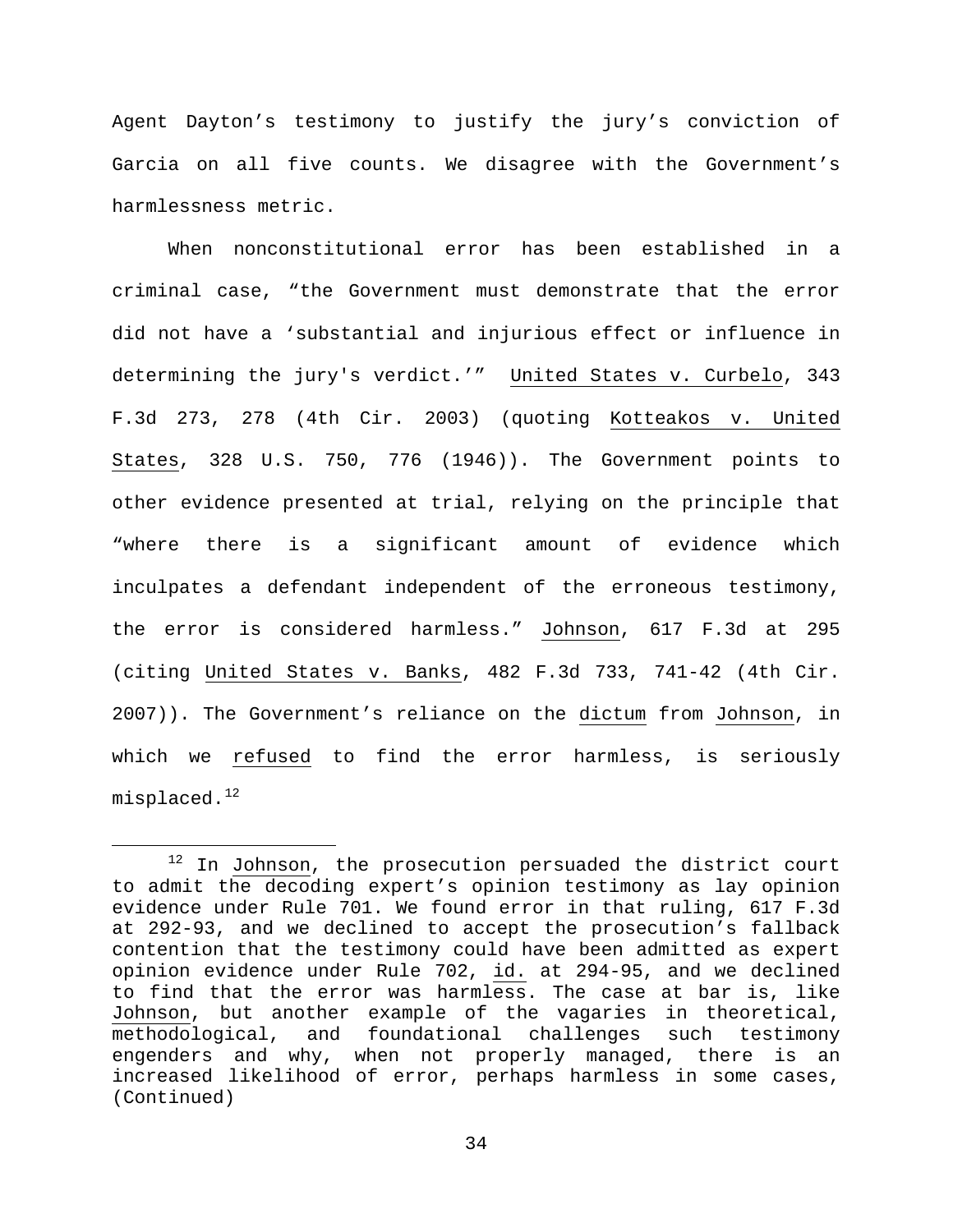Indeed, just as in Johnson, the Government's case here is not ironclad. The Government first points to the testimony of Rodriguez, who testified that he regularly sold heroin to Garcia, interpreted certain terms, and no doubt was an impressive witness. Rodriguez's credibility was put into question, however, not least because his testimony was in return for sentencing considerations by the Government in a New York prosecution in which he faced a maximum potential sentence of life in prison and, in addition or alternatively, deportation to the Dominican Republic, perhaps leaving behind his American citizen spouse. Of course, the jury was unquestionably entitled to credit the testimony of Rodriguez, every bit as much as the Government was entitled to call him as its witness. Nevertheless, Rodriguez's testimony required searching scrutiny, for, as the prosecutor explained to the jury in its closing argument, "when you're trying the devil, sometimes you've got to go to hell to get your witnesses." J.A. 1735.

The Government also points to police surveillance of the coconspirators, in Baltimore and elsewhere, but save one

Ĩ.

perhaps not in others. Cf. Galloway, --- F.3d at ---, 2014 WL 1424939 at \*4-6 (affirming convictions after admission of decoding expert testimony upon plain error review); United States v. Hassan, 742 F.3d 104, 135 (4th Cir. 2014) (affirming after finding proper admission of lay opinion testimony).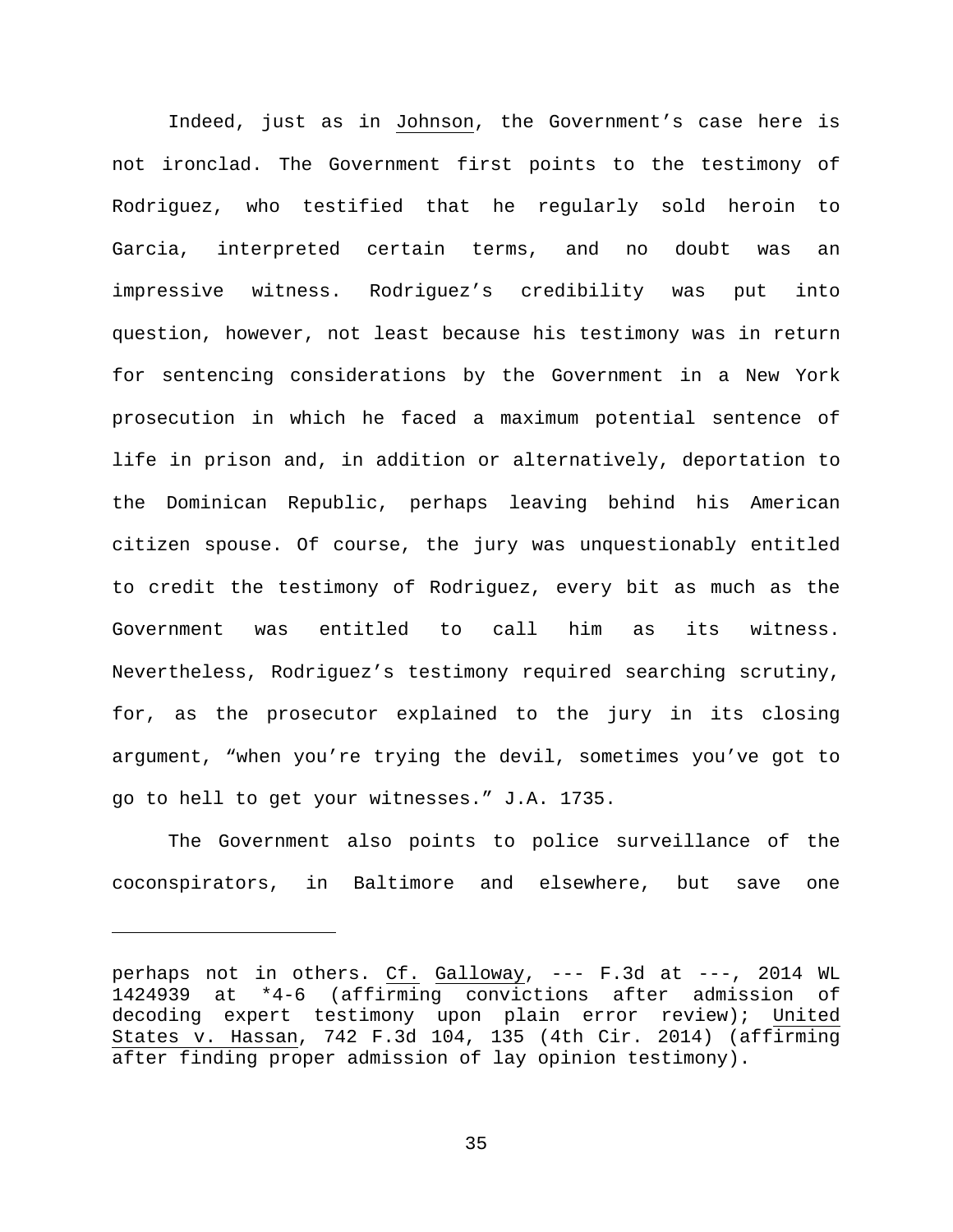instance when Garcia was seized while directly involved with drugs in April 2009, these observations hold no determinative weight absent the addition of the illuminating wiretap calls and the coded language referring to drugs. Each of the other counts for possession, and Garcia's involvement in the conspiracy, rests on the connection between various individuals that was only established through the hundreds of calls played at trial. And while the contents and context of many of these calls indisputably point to illegal activity, we are unable to hold that the jury was unaffected by Agent Dayton's unadorned interpretations.

These fundamental flaws are exemplified in the very piece of evidence the Government points to against Garcia in its harmlessness argument: Feliciano's call to Garcia after drugs were seized from her bags at a travel plaza. In testifying about that call, between Feliciano and Garcia, Agent Dayton opined that the term "stuff" was "code for heroin." J.A. 1190. As with so much of Agent Dayton's testimony, no foundation was laid, and there was no explanation for the coding interpretation, leaving us to speculate that perhaps the basis of her opinion was the fact that the agents had just seized 500 grams of heroin from Feliciano. Without the remotest effort by the Government to justify such testimony under Rule 702, Agent Dayton's "expert opinion" was little more than an expert veneer glossed on an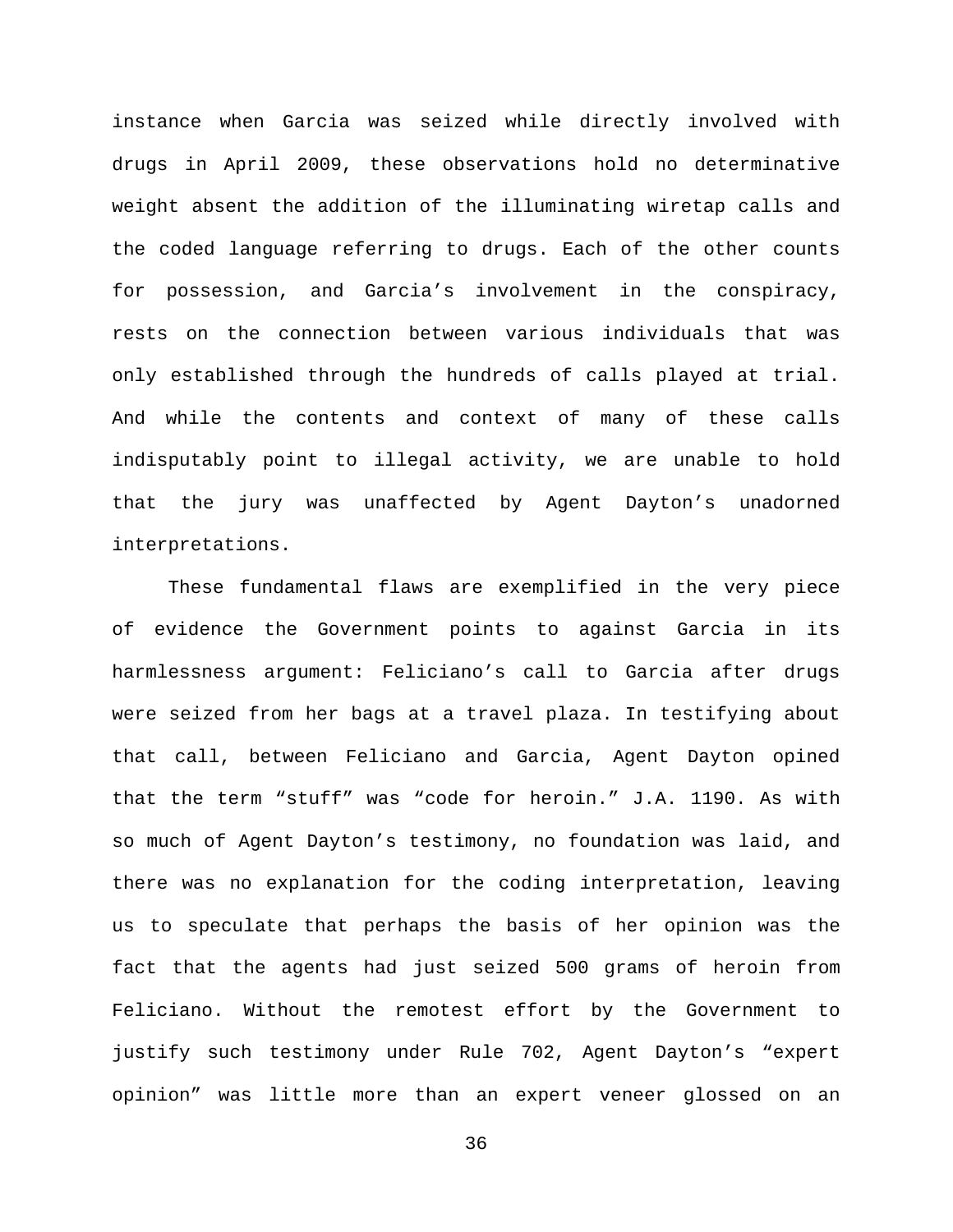item of evidence, e.g., the meaning of the term "stuff," that the jury was eminently able, if it so chose, to find the meaning of for itself. But the jury was deprived of an opportunity to put to use its commonsense, mature judgment by the Government's gilding of the expert witness lily.

Even if there was more uncompromised evidence, as Garcia points out, this Court's inquiry is not "'merely whether there was enough [evidence] to support the result, apart from the phase affected by the error. It is rather, even so, whether the error itself had substantial influence.'" Curbelo, 343 F.3d at 286 (quoting Kotteakos, 328 U.S. at 765). Here, in a trial spanning twelve days, Agent Dayton testified on six different days, recalled to the stand eighteen times. From the beginning of the trial to the end of the trial, the calls and the meaning of the words used in those calls were the centerpiece of the Government's case. There was little direct evidence connecting Garcia to three of the four actual possession charges, and law enforcement never observed Garcia actually exchanging drugs or money with any coconspirators. We cannot find Agent Dayton's testimony harmless under the circumstances.

# IV.

In Wilson, we criticized defense counsel for failing to react aggressively to nudge the district court to better exercise its "gatekeeping" responsibilities in respect to a law